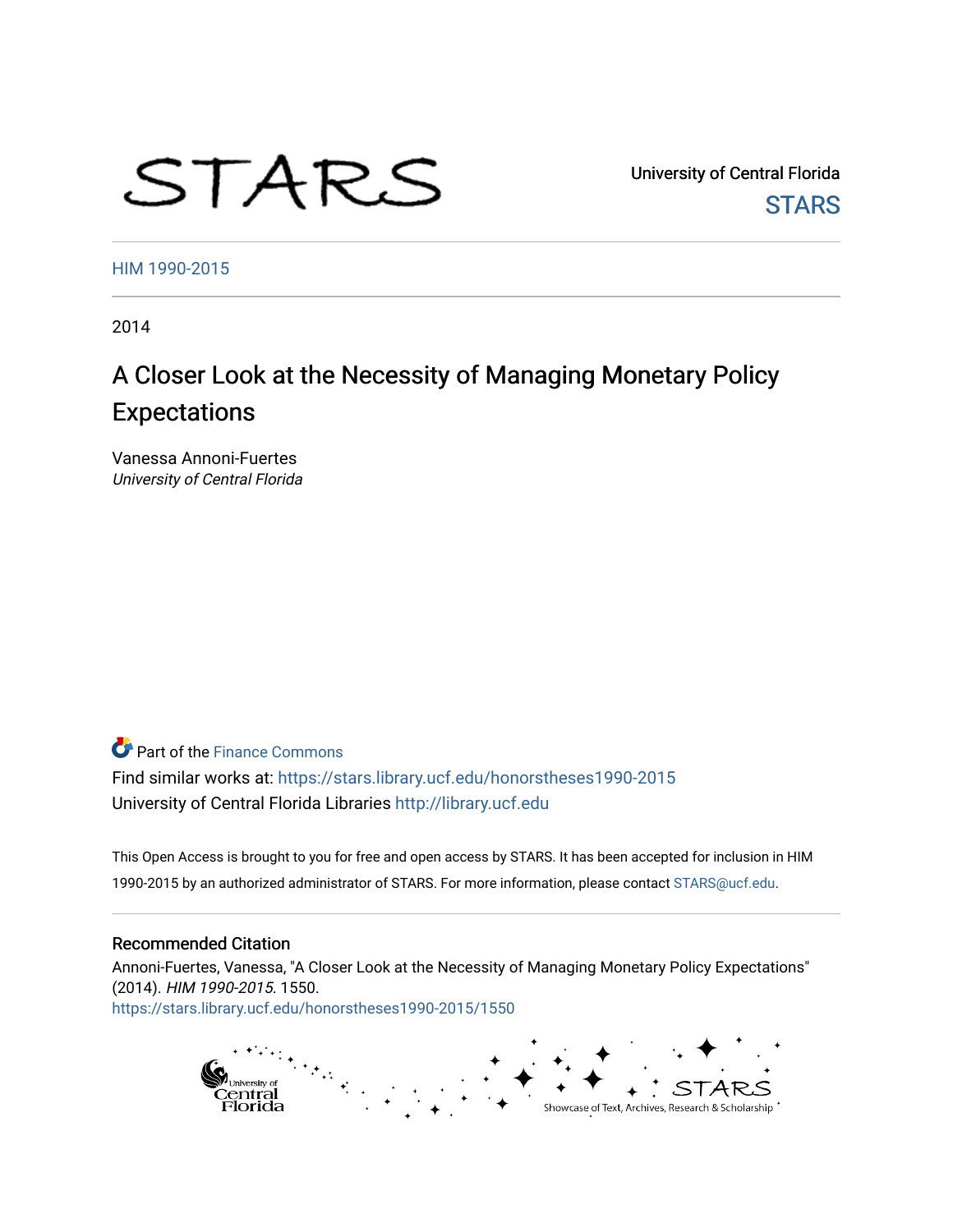# A CLOSER LOOK AT THE NECESSITY OF MANAGING MONETARY POLICY EXPECTATIONS

By

# VANESSA MARIE ANNONI-FUERTES

A thesis submitted in partial fulfillment of the requirements for the Honors in the Major Program in Finance in the College of Business Administration and in the Burnett Honors College at the University of Central Florida Orlando, Florida

Spring Term 2014

Thesis Chair: Dr. Pradipkumar Ramanlal Committee Member: Robert Sweo Committee Member: Uluc Aysun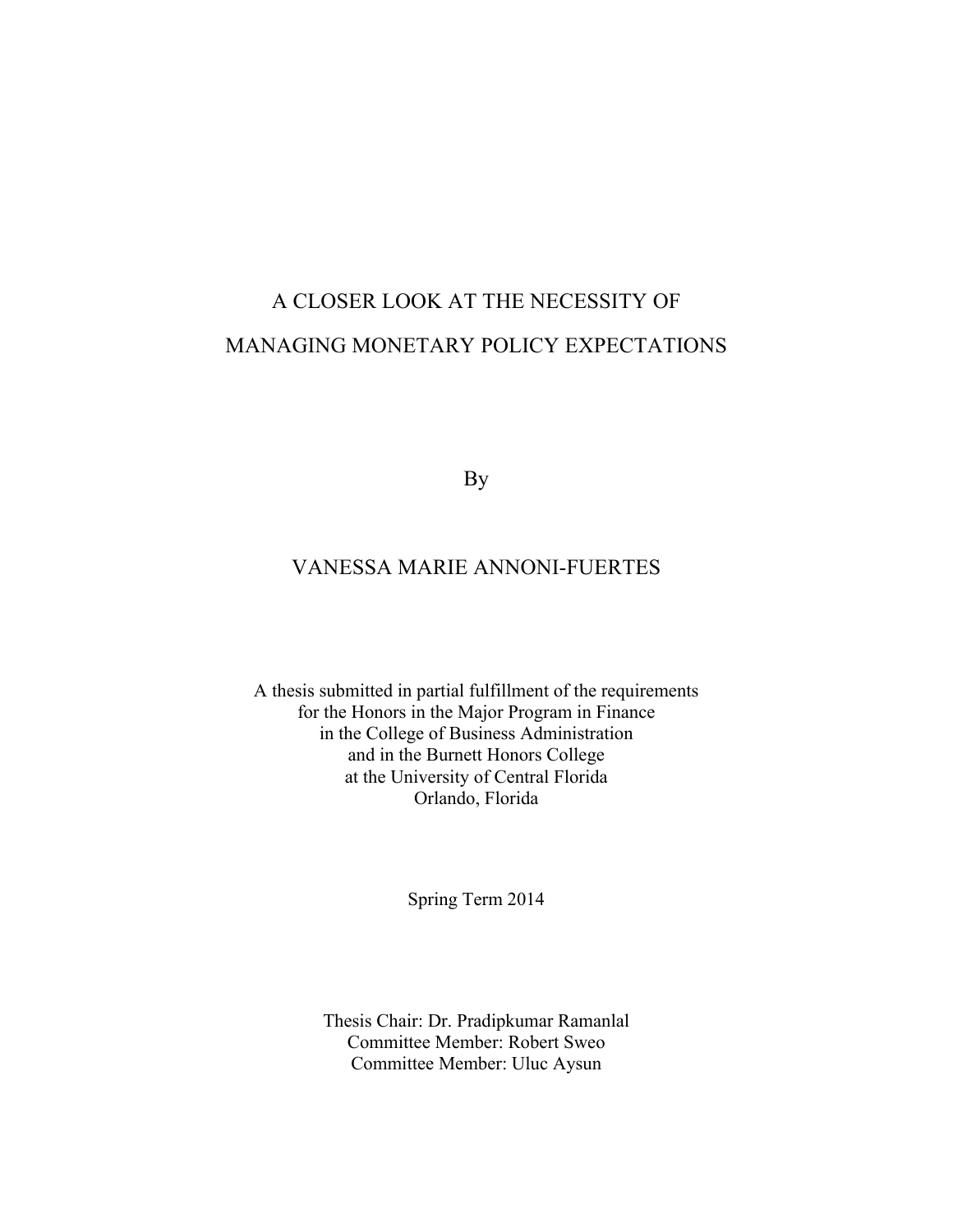# **ABSTRACT**

Monetary policy changes that are unexpected by the investing public can generate great volatility and illiquidity in the equities market, and therefore may severely compromise the Federal Reserve's ability to control the economy. Given the investing public's power, their fear of uncertainty, and their impulsive nature to create and act upon uninformed expectations, it is imperative that the Federal Reserve uses any and all communication about monetary policy with the purpose of further advancing the their stability objectives.

Initially, the Federal Reserve felt that changes in monetary policy were most effective if decided and implemented in private however over 50 years after its establishment, Ben Bernanke began to realize the power of transparency and communication. Given how recently its power was recognized and utilized, it is still a relatively new topic with various facets that have yet to be explored. This paper will carefully analyze these different facets of transparency. First it will explain why a lack of communication was originally considered to be the most effective way to implement monetary policy. Next, it will explore the relationship between the investing public's power and their need for communication. And lastly, it will attempt estimate the best way to use communication to the Federal Reserve's benefit, with special attention to the recent financial crisis of 2008 and how Ben Bernanke handled it. These results will reiterate the value of transparency between the Federal Reserve and the investing public about target federal funds rates and expected inflation, which will ultimately allow them to work together to achieve the same objectives.

ii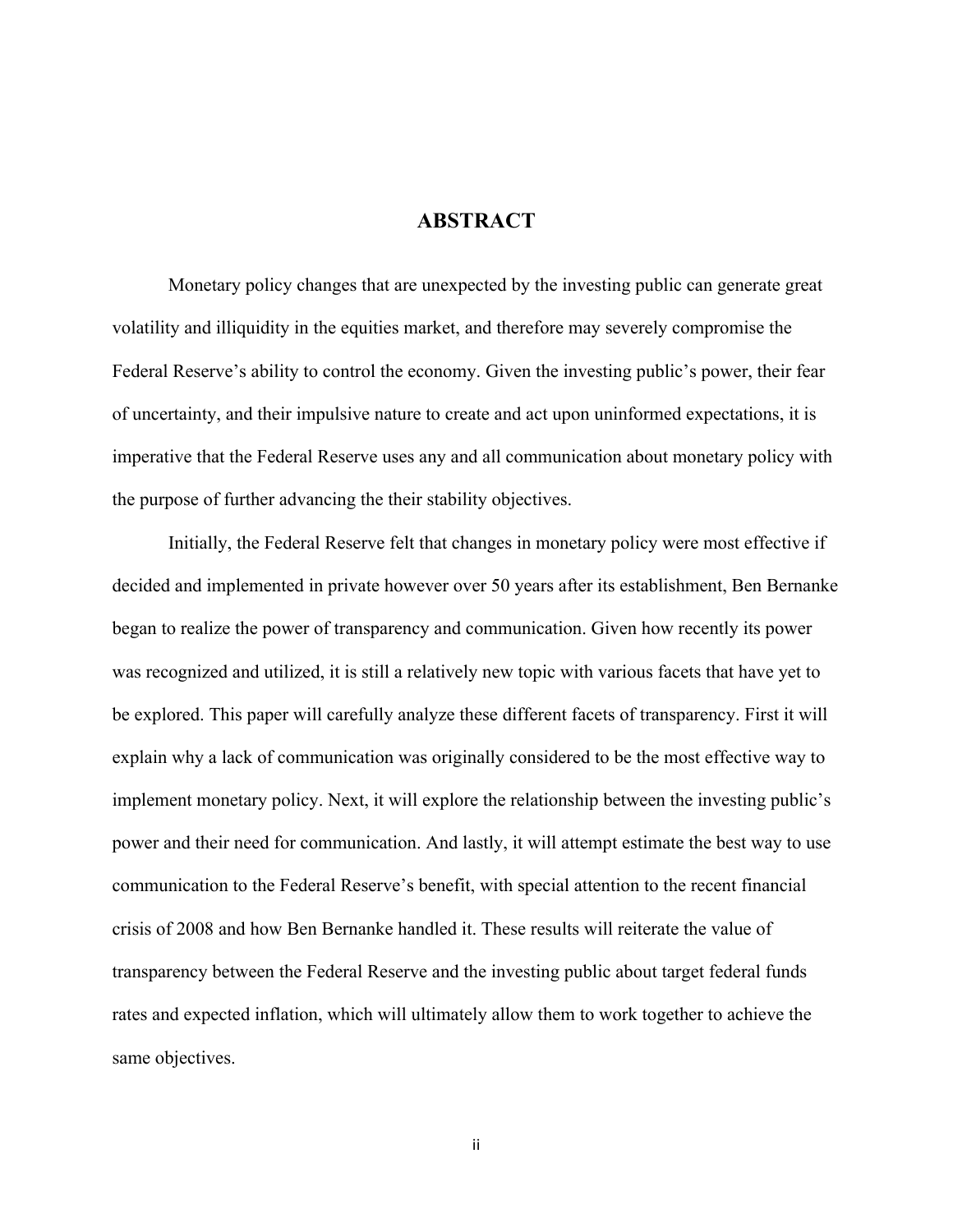# **DEDICATIONS**

To my family, thank you for giving me the opportunity to participate in this program and the encouragement to finish it

To my professors, thank you for helping me every step of the way and for giving me such useful

feedback

To my friends, thank you for supporting me throughout this whole process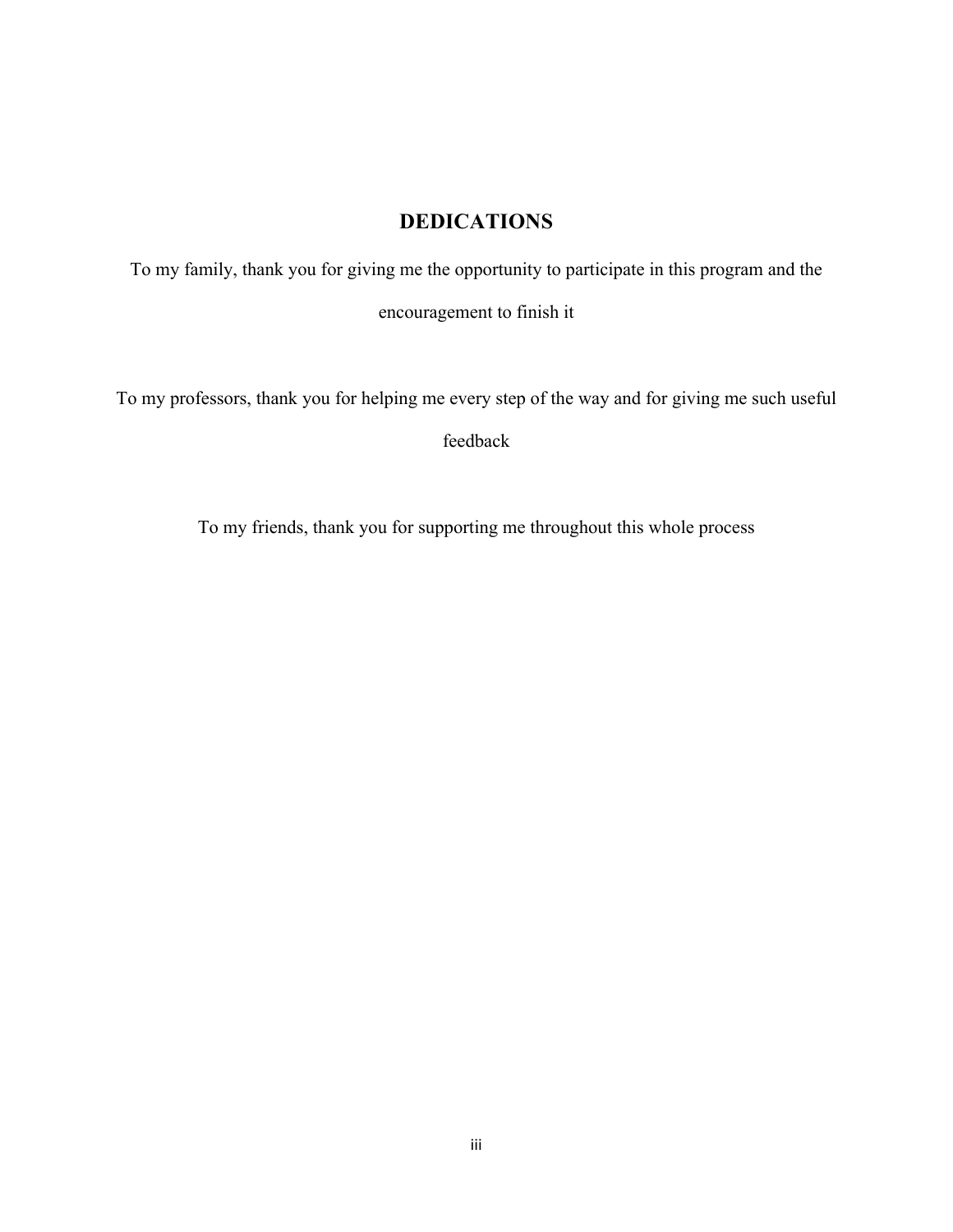#### **ACKNOWLEDGMENTS**

I would like to thank Dr. Ramanlal, Dr. Sweo, and Dr. Aysun for guiding me throughout this entire process in the midst of such a busy schedule, this thesis would not have been possible without each of you. Thank you Dr. Ramanlal for inspiring my love for finance and for continuously challenging me to dig deeper into each topic I researched. Thank you Dr. Sweo and Dr. Aysun for helping me see different perspectives of each topic and being there to help answer any questions I had. And lastly I would also like to thank the Honors In Major Coordinators, Denise Crisafi and Kelly Astro who were extremely helpful, patient, and supportive throughout this whole process and ultimately helped me successfully complete my thesis.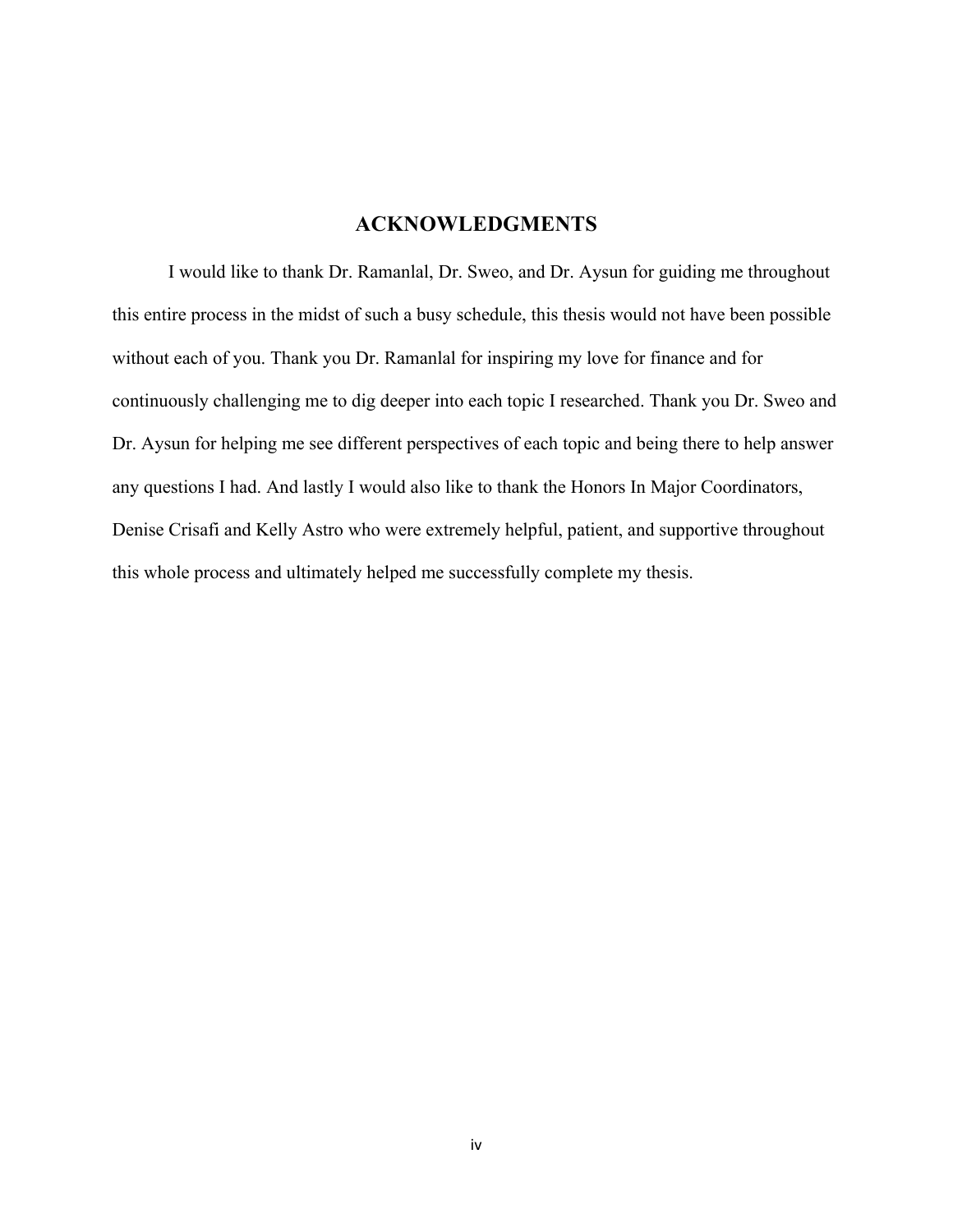# **TABLE OF CONTENTS**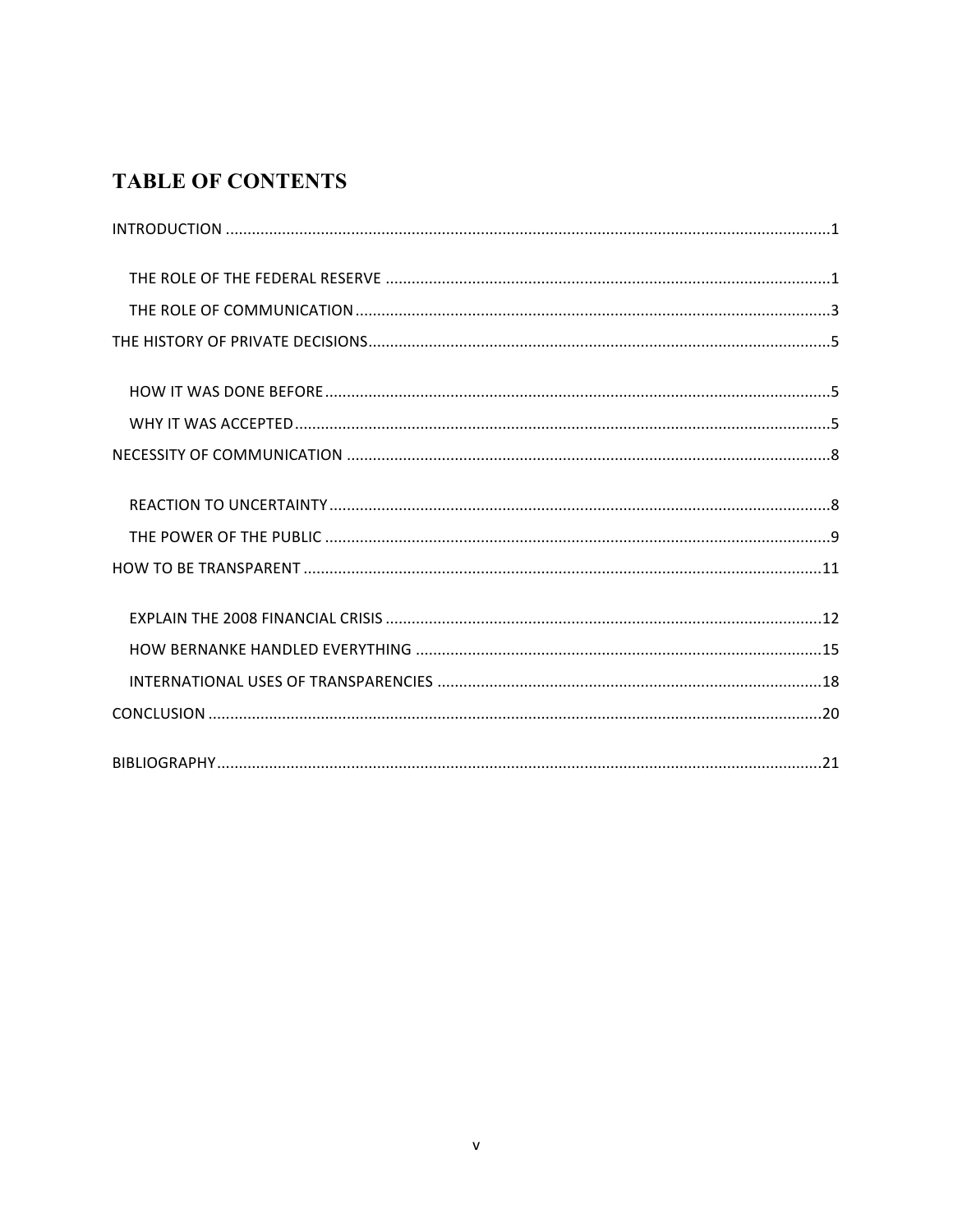#### **INTRODUCTION**

#### THE ROLE OF THE FEDERAL RESERVE

Before we go into detail about the Federal Reserve's use of communication it is first necessary to completely understand their role in the economy and the role of communication independently. Often times, the Federal Reserve's Monetary Policy is confused with Fiscal Policy because changes in both have significant macroeconomic implications, however they are quite different. Fiscal Policy is only controlled by the government and can be explained as any change in tax and/or spending policies of the government as well as regulatory policies. These changes are decided by Congress and the Administration, and are funded by the federal budget created from taxation. They also may issue notes and bonds to the public to attempt to finance deficits necessary to implement fiscal policy (Heakal).

The government's fiscal policy can be very useful in the long run. The decision of where to allocate and distribute funds can incentivize participants in the economy whose actions then directly impact GDP, economic growth, and the labor market both in the short run and the long run.. Since fiscal policy is funded through tax policy, it is considered a very important since it can impede economic development while attempting to spur it. It clearly has the ability to affect spending patterns and spur economic growth, however in order to work best it should be used in tandem with Monetary Policy.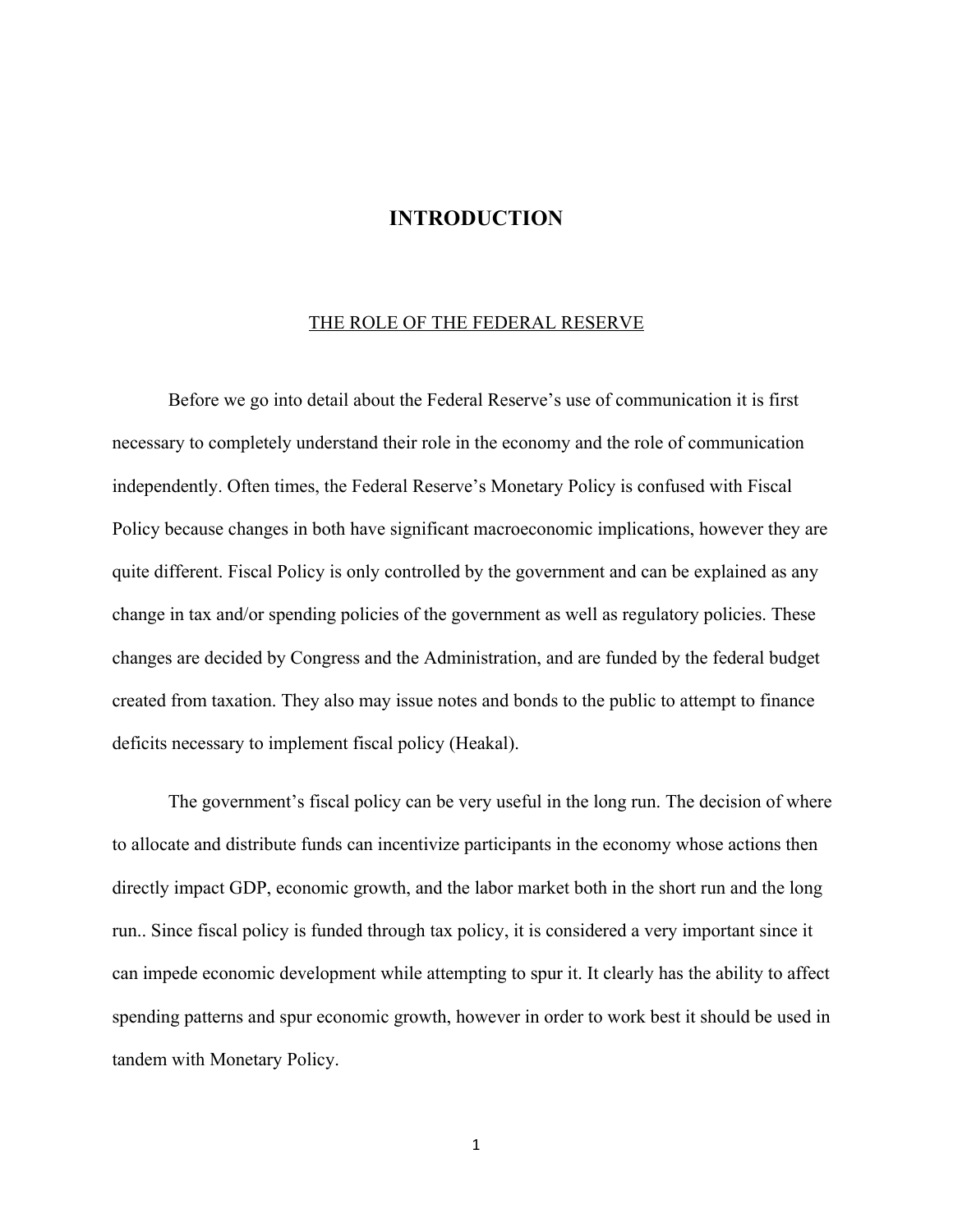The Federal Reserve uses Monetary Policy to influence the state of the macroeconomy in hopes of controlling inflation and reaching full employment, which ultimately fulfills their goals of stable economic growth. In order to reach that objective, the Federal Reserve has two main tactics that it may employ. They may use Monetary Policy to alter the federal funds rate and they also have the ability to print more money and purchase large amounts of bonds to change the supply and demand of money.

Changing the federal funds rate, or the rate which banks charge each other for short-term loans, will ultimately affect short-term interest rates. Long-term rates can be impacted through the purchase of long-term Treasury securities referred to as Quantitative Easing (QE). Short-term and long-term interest rates play a huge role in influencing the stock market and the economy as a whole due to one crucial factor; when interest rates are high and it costs more to borrow money, people and companies alike are less likely to borrow money and make investments (Bernanke, Money, Interest Rates, and Monetary Policy). This is clearly a very powerful tool because the more money that is exchanged in the system, the more jobs are created/available, and the more growth is spurred in the economy.

Given that a change in money supply can so largely affect whether people choose to invest in the market and ultimately spur growth in the economy, one would think that it would be best to just keep interest rates as low as possible. However there is a big problem with this logic; the lower the interest rates, the more likely inflation is to occur (Rand). This is where the Federal Reserve's dual objective comes into play. Congress established their two goals to be to reach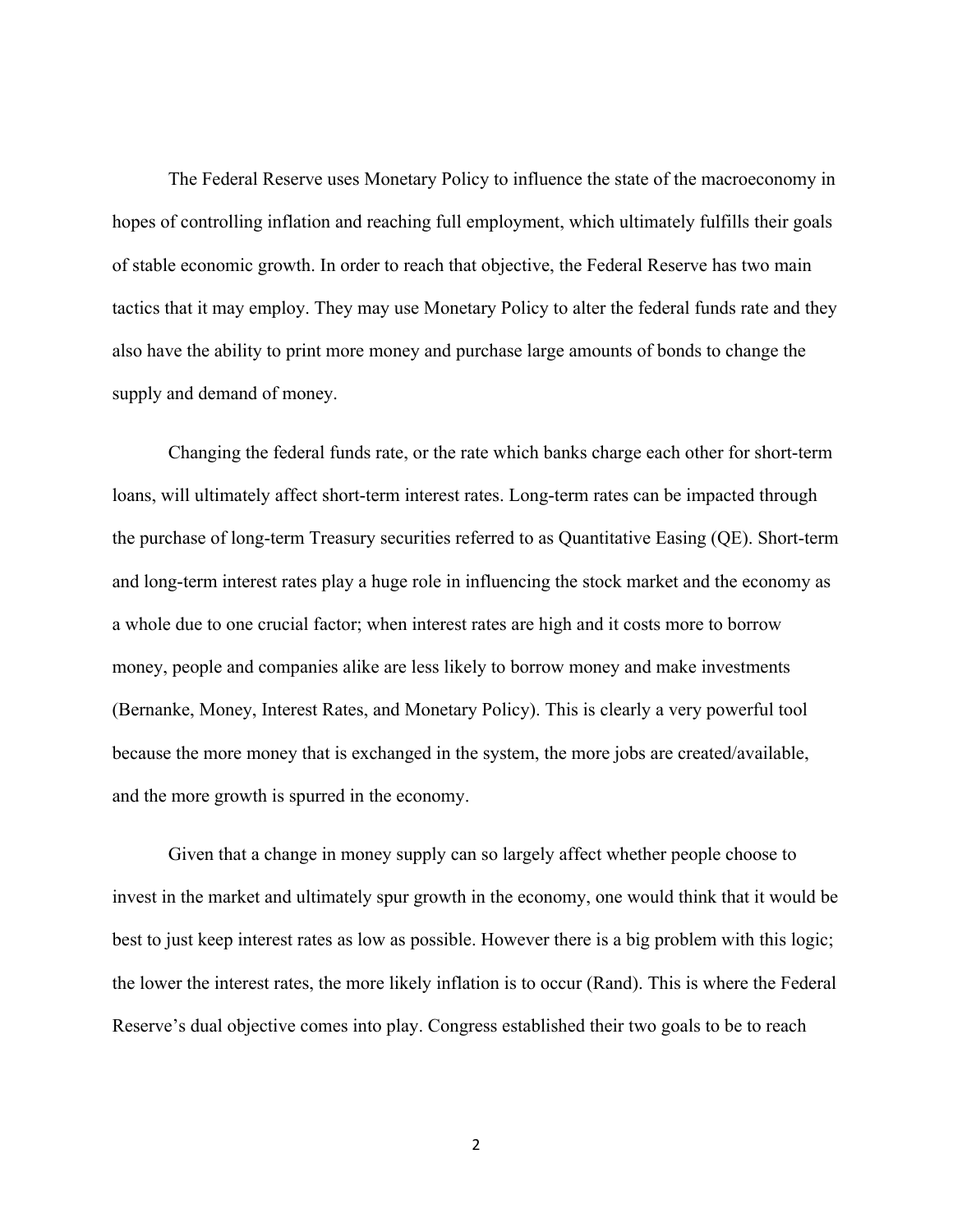maximum employment and price stability. Both components have an inverse relationship and may not reach its full potential without negatively affecting the other.

#### THE ROLE OF COMMUNICATION

The effectiveness of the policy itself, which is to be communicated, will not be discussed. The debate on whether it is best to focus on minimizing unemployment rates or stabilizing economic growth will never end. While Republicans generally believe it is best to promote stable economic growth, Democrats are more concerned with lowering unemployment rates, and there is not enough research to conclusively support one way or the other. That is the focus of normative economic policy: what is the best tradeoff among competing objective? Therefore, this paper will only focus on the transparency of the policy itself. There are three types of transparency that must be handled; goal transparency, knowledge transparency, and operational transparency.

Goal transparency refers is the most important type. This refers to the Federal Reserve being open about their target inflation, target unemployment and target interest rates. Information about those values will allow the public to feel safe when investing their money, whether the news is good or bad. Knowledge about where the economy is headed creates consumer confidence that will allow the Federal Reserve to work together with the public to ultimately reach their joint objectives (Swanson).

Transparency about what the Federal Reserve knows and/or wants is so important because it creates trust between the public and the Federal Reserve. Often times, the Federal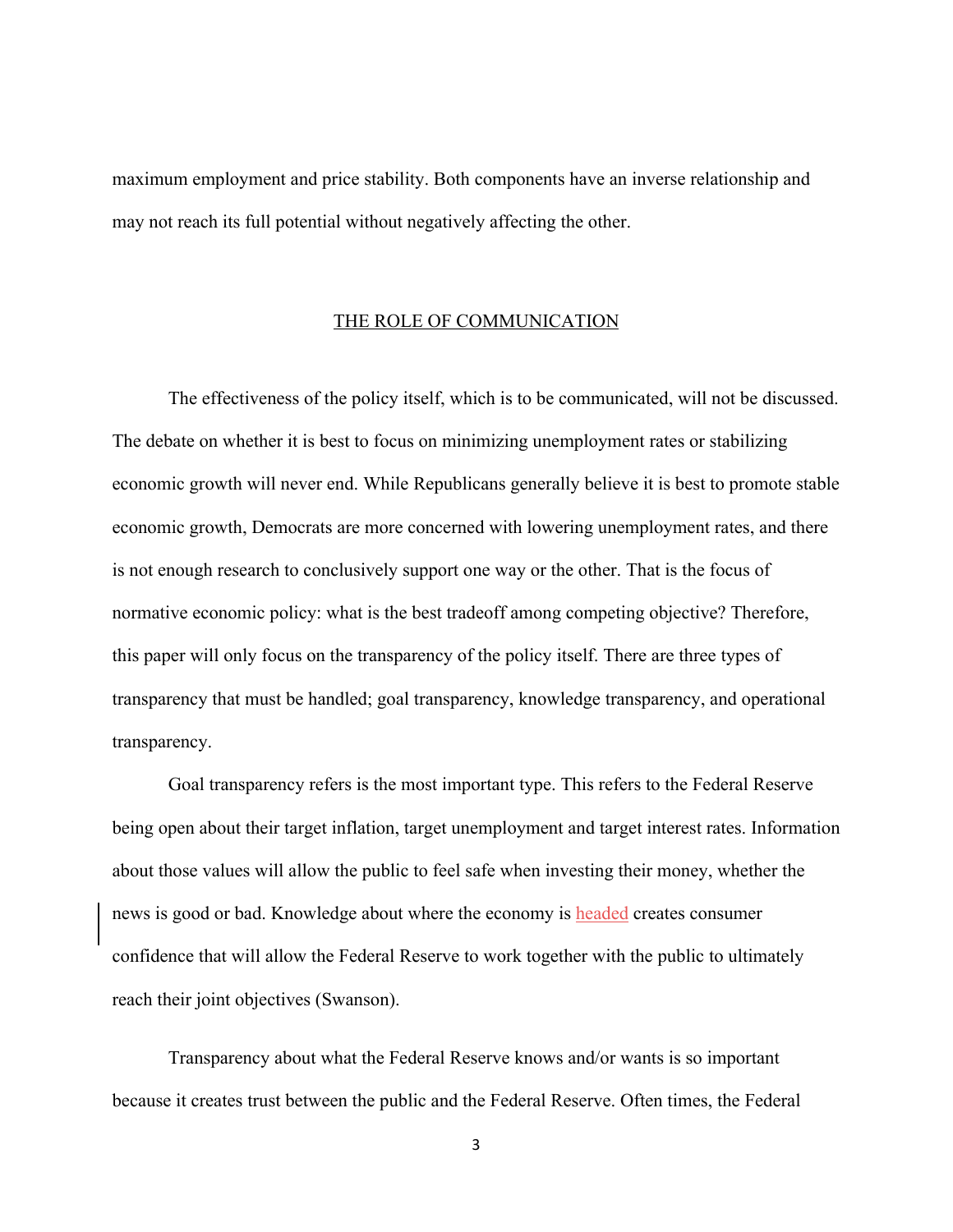Reserve is able to predict what will happen to the economy next, whether there is a shock or a growth spurt coming. Although it is very easy to communicate about a possible time of growth because it will only serve to further improve the economy, it is most important to communicate when economic downturn is right around the corner because if people are surprised by it then they will no longer trust the Federal Reserve and be very hesitant to take any sort of investment risk in the future, even when the economy is doing well (Bernanke, Kuttner).

The last form of transparency is operational transparency, which refers to openness about how the Federal Reserve plans to reach their objectives, given their knowledge about the current state of the economy. This could be openness about any changes in federal funds rate, Treasury bond purchases, and more.

In order to be considered fully transparent, all three forms of transparency must be employed together. This paper will further analyze how this transparency has been used in the past, the role of it, and what the correct level of communication ultimately should be.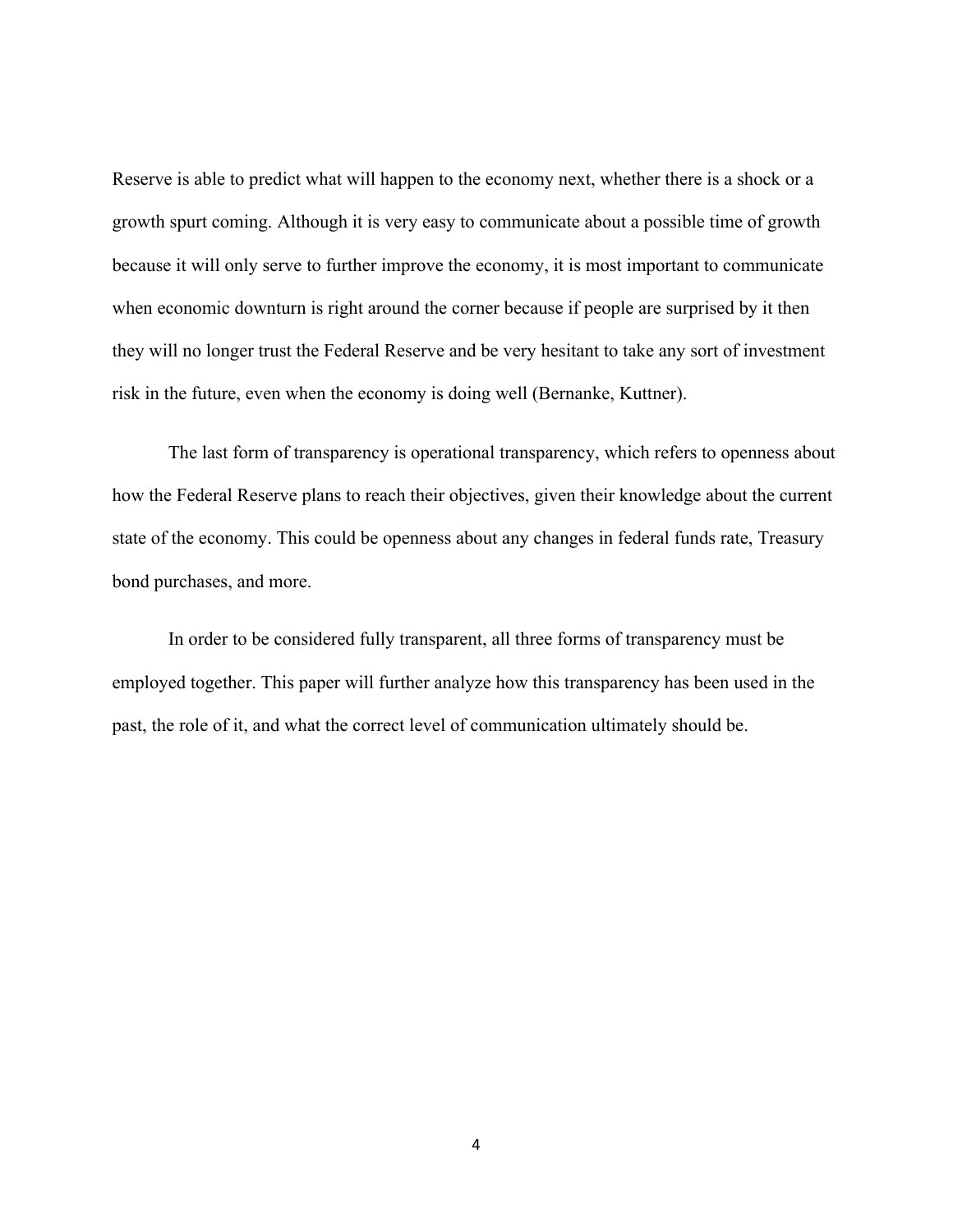# **THE HISTORY OF PRIVATE DECISIONS**

#### HOW IT WAS DONE BEFORE

Although the Federal Reserve has been extremely transparent about their activities recently, that has not always been the case. When Ben Bernanke became the Chairman of the Federal Reserve in 2006, he revolutionized how the central bank ran its operations through open communication because right before his tenure, transparency wasn't acknowledged as being effective.

Previously, meetings were held in private and little to no communication was made to the public about changes. Investors were left in the dark about future expectations and therefore caught by surprise when significant economic changes took place. This can hurt the economy significantly because that caused investors to be more hesitant despite the Federal Reserve telling them that it was okay to get back into the markets.

#### WHY IT WAS ACCEPTED

There are two main theories supporting monetary policy without transparency. The first is that the Federal Reserve just knows best and operates better by keeping the public in the dark; this theory resides strongly with Alan Greenspan. This belief that he alone was able to directly influence the economy holds the underlying implication that the reaction of the public was not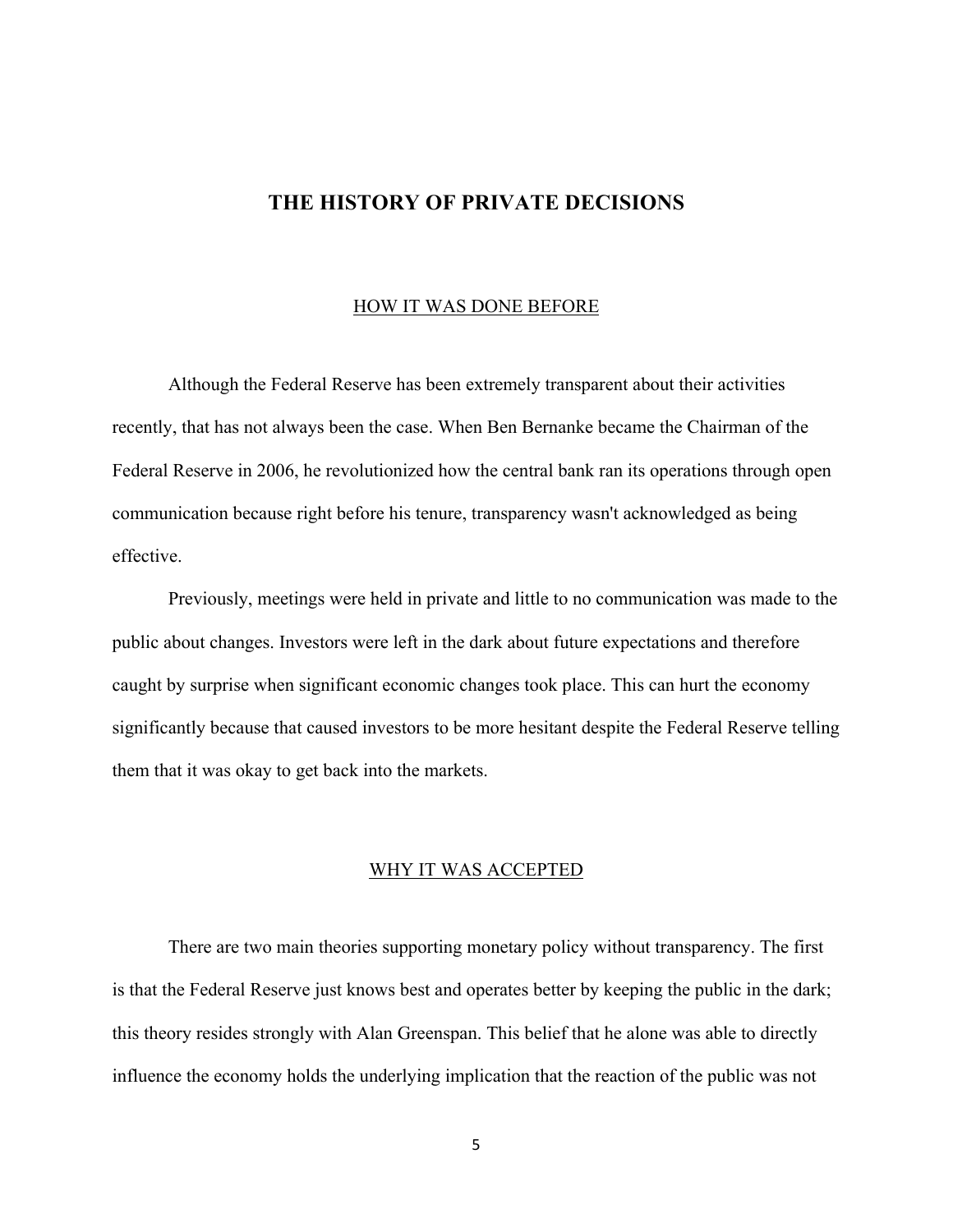powerful enough to make a significant difference, or get in the way of reaching his macroeconomic objectives.

This assumption that the investors' reaction to policy changes will not affect the economy is supported by the rational expectations model, which was developed by John Muth. This model believes that investment decisions are made based on current expectations for the future, which are correct estimates for the future. Numerous experts in behavioral finance, strongly disagree with this assumption and feel it is outdated.

Disagreements about the accuracy of the rational expectations model are valid because many experiments have found that individuals over-estimate their ability to predict the economic future, and they are too influenced by emotions when making decisions (Rustamli & Abbas). Both of these facts clearly show that people cannot be trusted to make rational expectations about the future, therefore a lack of communication could be very detrimental.

The second theory as to why a lack of communication between the Federal Reserve and the public may be best puts emphasis on the "element of surprise." This refers to the Federal Reserve predicting how the markets will react and using it to their advantage. For example, if they announce out of nowhere that interest rates have dropped drastically, investors will flood the market with investments, which will spur economic growth. Had the investors not been surprised by this information then they may not have reacted so drastically (Matthews). So clearly, this is a very useful tool if the Federal Reserve uses it to their advantage, however it carries negative implications.

No investor will complain about good surprises, when they didn't expect to get so much return, however if they are surprised by a loss then they will search for a scapegoat to blame, and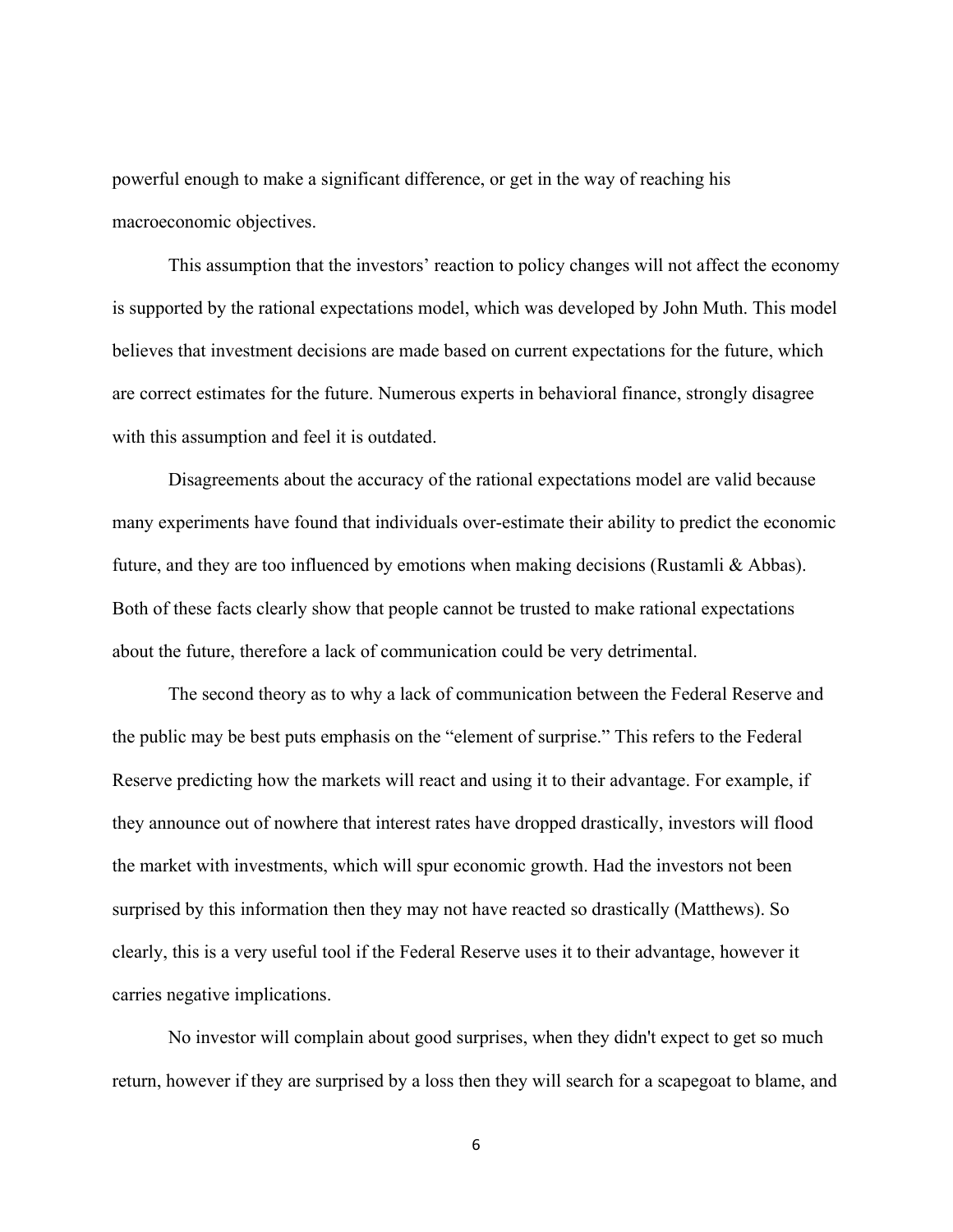all fingers will point to the Federal Reserve. An example of this happening would be if the Federal Reserve were to significantly raise interest rates overnight without any warning. People would be very upset because they would not be earning as much money on their investment, and therefore they would be unlikely to trust the Federal Reserve again when they say that interest rates will stay low (Bernanke, Woodford).

While it is undeniably effective to surprise the public if performed correctly, it is a very dangerous method because doing so will compromise the credibility of the Federal Reserve and therefore make the public lose their trust in them, which they need to effectively execute other policies.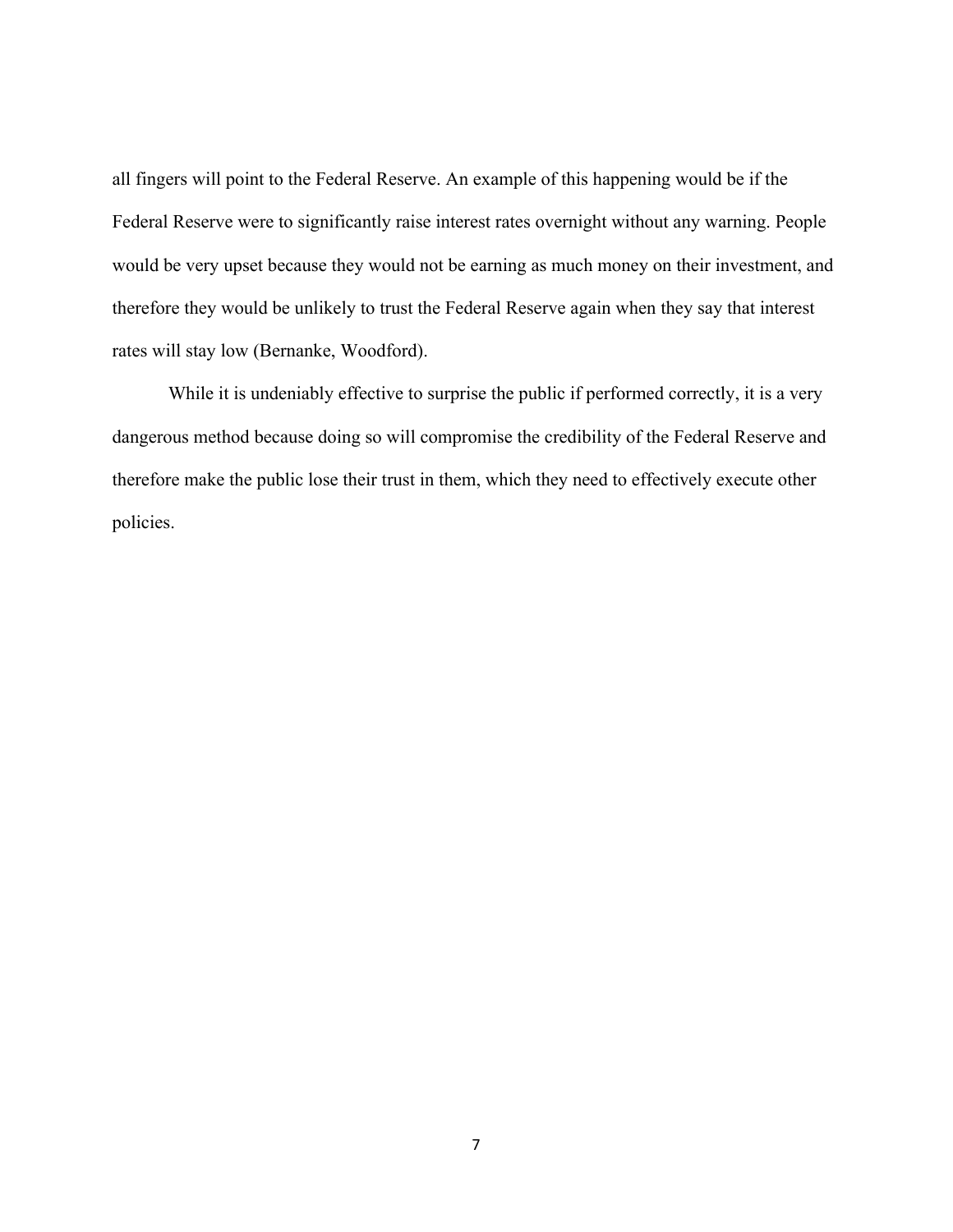# **NECESSITY OF COMMUNICATION**

#### REACTION TO UNCERTAINTY

Uncertainty is highest right before a Federal Reserve or Federal Open Market Committee announcement. This uncertainty can be measured by volatility in the stock market. On days right before an announcement about monetary policy is made, the difference between the opening price and closing price can be quite drastic, however the instability generally decreases after the announcement has been made (Swanson 2006). The biggest change is seen when announcements about inflation or target federal funds rates and QE are made. This makes sense because those two factors are the most influential for the market and therefore the economy.

To come to that conclusion, statistical evidence was taken from S&P 500 prices from 2005 to 2014 and matched up according to dates of significant Federal Reserve announcements. The difference between opening and closing prices were calculated and comparisons were made against days of announcements and days after announcements. It shows that despite whether the announcement was unexpected or not, the fact that it was communicated was able to decrease the volatility that was present leading up to the announcement (Bauer).

Volatility is usually not a good characteristic for the stock market because it creates unnecessary risk. Generally speaking, people are risk-averse and would prefer returns to be predictable; therefore if markets were to be more stable it would promote growth. It is clear that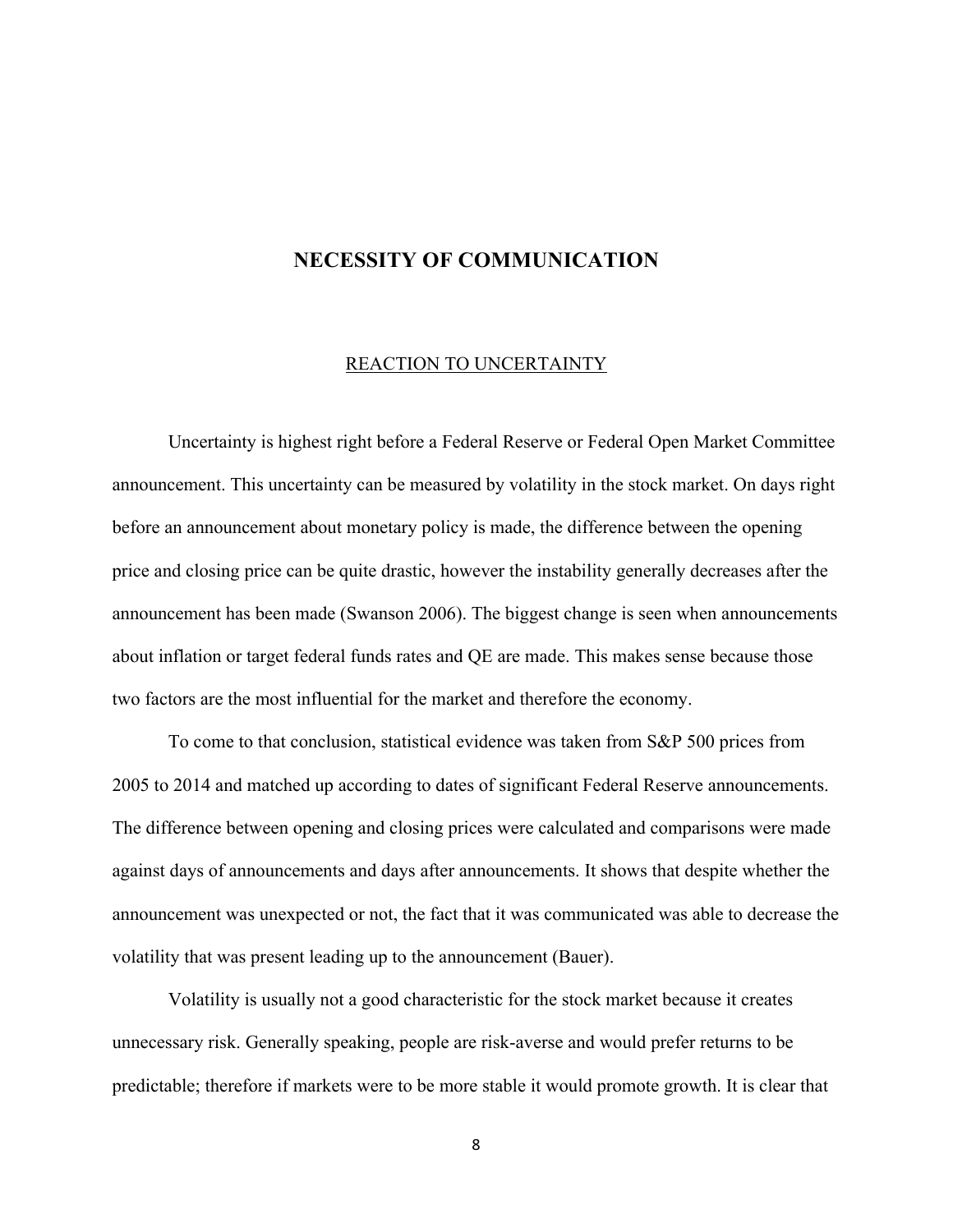communication from the Federal Reserve is able to stabilize the markets by decreasing uncertainty.

#### THE POWER OF THE PUBLIC

Despite the Federal Reserve's ability to control the money supply, coordinated trading by institutional investors who manage trillions of dollars and driven by their own economic forecasts can move markets in ways that even the Federal Reserve cannot control. The public will act upon expectations, whether they are directly from the Federal Reserve or ones that they had to make up on their own. Given the evidence that has been analyzed above, investors have ultimate power over markets. They are able to cause volatility or ease it simply based on their euphoria for profits or their fear of losses. Even the best matador cannot stand against a stampede of bulls.

What has yet to be explored is the ability of the stock market to influence the economy. This relationship between the stock market and the economy is very important because it raises the question of whether loose monetary policy that inflates asset prices is sufficient to trigger economic growth. The reverse causality is one that is easier to understand. Namely, a downturn in the economy will cause stock markets to go down, but the Federal Reserve's expectation is that the reverse is also true.. If the stock market goes down for example, it will have extremely negative implications for the economy.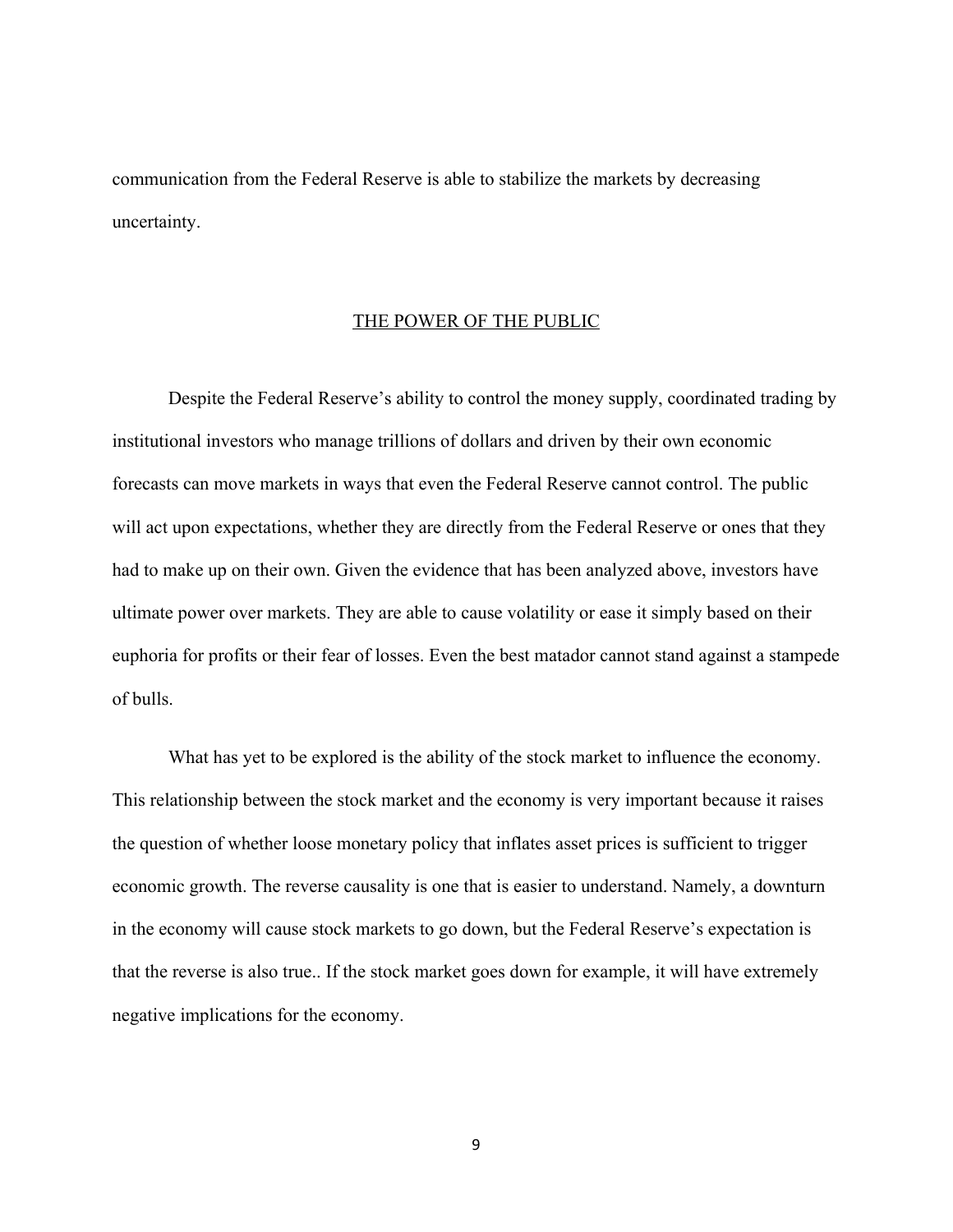This is known for certain because decreases in the stock market mean that less people are borrowing and making purchases. Borrowing money and making purchases are the two most important factors for economic growth because consumer spending accounts for about 70% of GDP. Even the expectations of a downturn in asset price, both debt and equity, would cause people to be safe and save their money, which will consequentially make the economy suffer because it will cause unemployment to rise.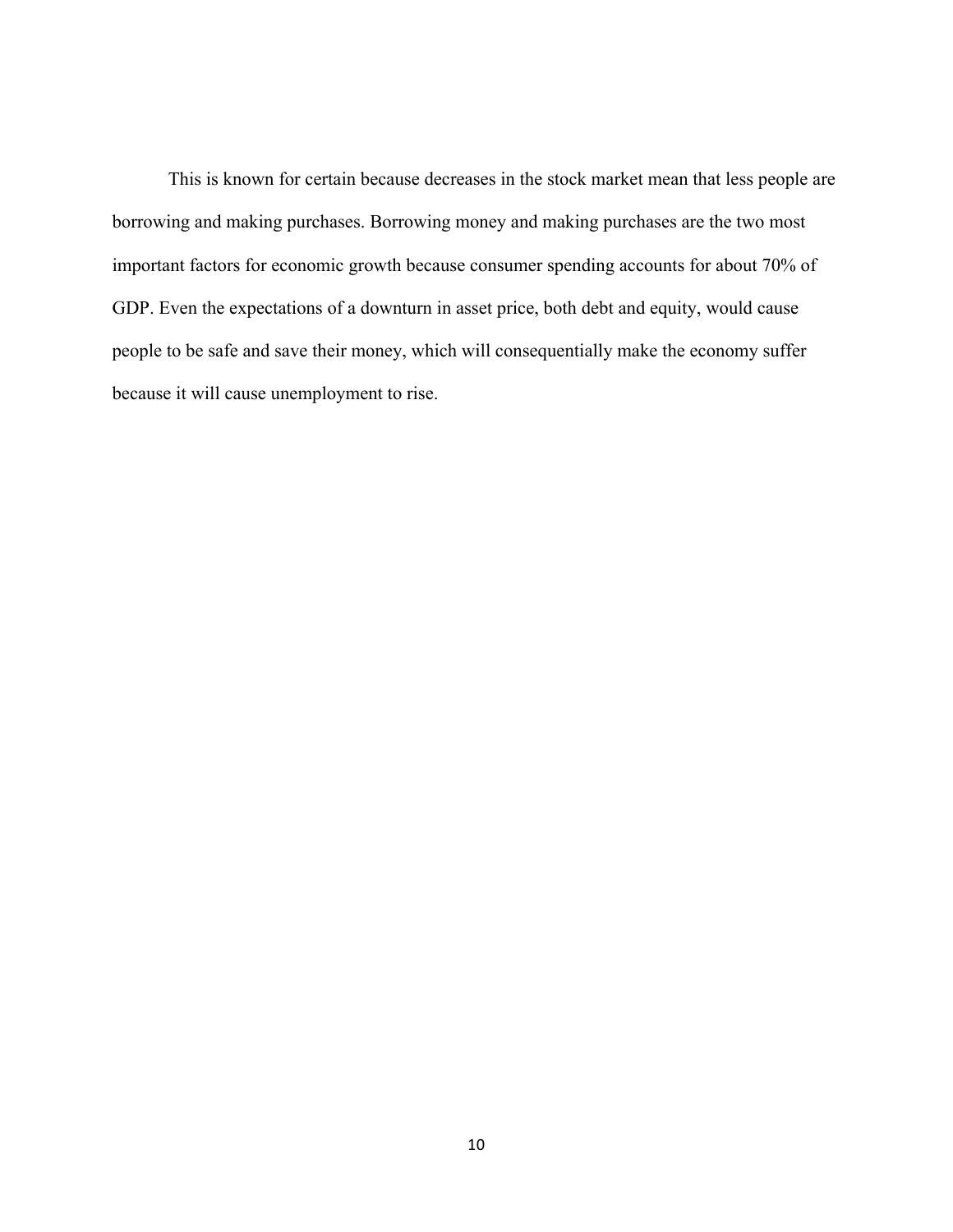# **HOW TO BE TRANSPARENT**

The maximum transparency is founded upon four principles; the clarity of objectives, open communication about the formation and implications of policy decisions, publicly available information about the central bank, and accountability of integrity (IMF).

The purpose of an implemented change in monetary policy should be readily available to the public. To do this, the Federal Reserve should publicly disclose any and all information about the policy. This communication of objectives can be as specific as minute basis point changes in interest rates, or as basic as the role of the central bank in comparison to the government.

The decision making process of the Federal Reserve should also be publicly disclosed. Information about the reasons for changes, how decisions were made, and why must be disclosed in a public and timely matter. Any change should be reported as soon as possible, but minor changes or even follow-ups on the progress of policies should be periodically addressed. This will increase consumer confidence in the Federal Reserve and avoid market moving trades in equity and debt markets based on unfounded or imperfect assessments of Federal Reserve Policy that usually accompanies opaque policy

The hFederal Reserve's balance sheet and open market operations must also be publicly available. Just as any other company or bank must publish their account information, so too, must the central bank. This includes publishing information about any major development in the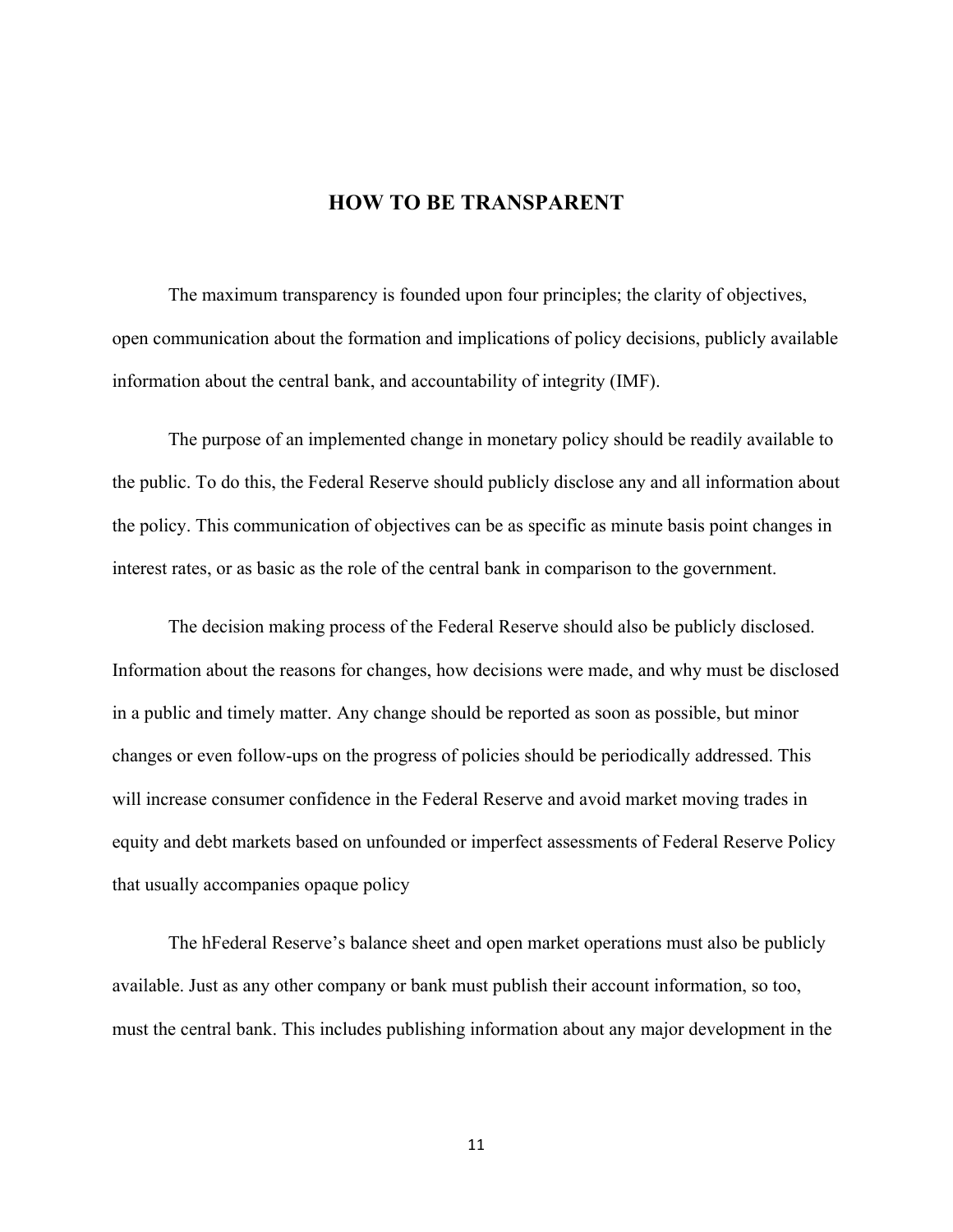financial system, such as how any new program/policy will impact banks, financial institutions, markets, and the economy as a whole.

The Federal Reserve should have spokesmen that periodically address the public, updating them about the conduct, performance, and outlook of their policies. During these appearances, discussion about any of the above mentioned public information may also be elaborated on, such as balance sheet information and market operation as well as changes in overall economic policy and monetary targets. If there is any question about certain figures or discrepancies, they should be addressed.

These are all suggestions from the International Monetary Fund to increase transparency. The above principles will inarguably keep the public more informed about the actions of the Federal Reserve, and this paper will next explain the 2008 financial crisis and the role of communication within it.

#### EXPLAIN THE 2008 FINANCIAL CRISIS

The housing market crash of 2008 has had severely negative implications on housing prices, unemployment rates, and ultimately the economy as a whole. The purpose of monetary policy is to avoid or at least limit those negative reactionary responses and promote stable economic growth, with the Federal Reserve focused on inflation and unemployment rates. These should be kept around 2% and below 6.5% respectively. The Federal Reserve strives to do this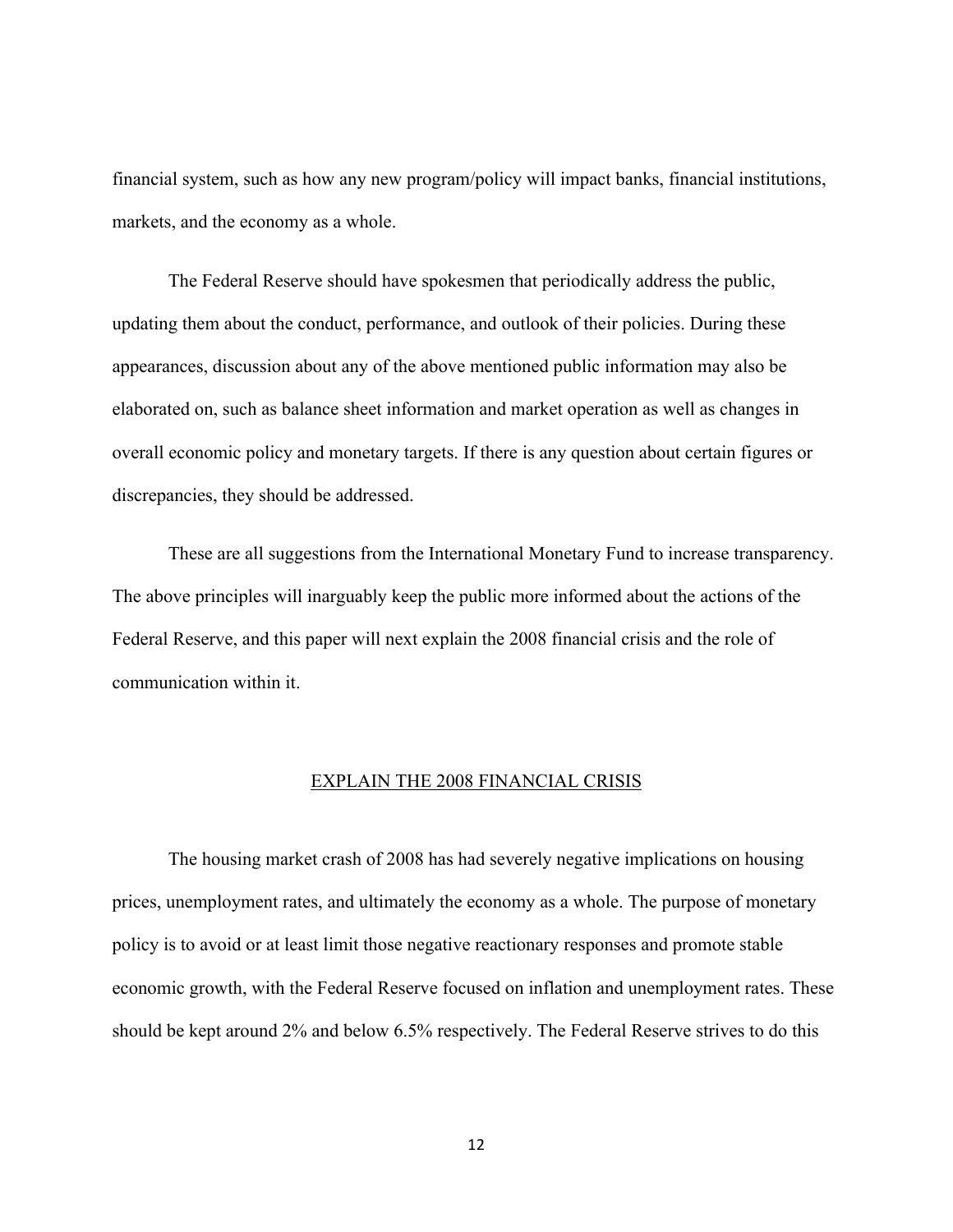mainly by adjusting the Federal Funds Rate, and purchasing treasury bonds through open market operations

Since the crash, the Federal Reserve has implemented many easy money policies, known as Quantitative Easing (buy short-term Treasuries) and the Twist (rebalancing from short to medium term Treasuries), and consequentially has lowered interest rates substantially across the maturity spectrum and increased the money supply available to the housing market by buying mortgages. However, despite these aggressive measures, unemployment rates remain high (especially the U6 measure for the underemployment rate) and the economy has yet to fully bounce back to the stages it was at previously growing instead at an anemic rate of about 2% notwithstanding large deficit spending and significant monetary expansion. This has led many scholars to believe that monetary policy has run its course in restoring the economy, and that fiscal policy is the only way to further stimulate economic growth.

Although the negative economic implications first became evident in 2007, the problem was deeply rooted in the past and dates back to 1992 when FDIC-insured banks were required by the Communities Reinvestment Act (CRA) to offer a percentage of their loans to sub-prime borrowers, or those who are unlikely to pay the loans back.

Financial innovations in the mortgage market facilitated these sub-prime loans. It worked by bringing borrowers and users together, allowing borrowers to make housing purchases on loans with a very low "teaser rate." This rate would then reset two years later to a higher rate, when either the borrower was ready to take on the higher rate or they were ready to sell the home and earn a profit off of it.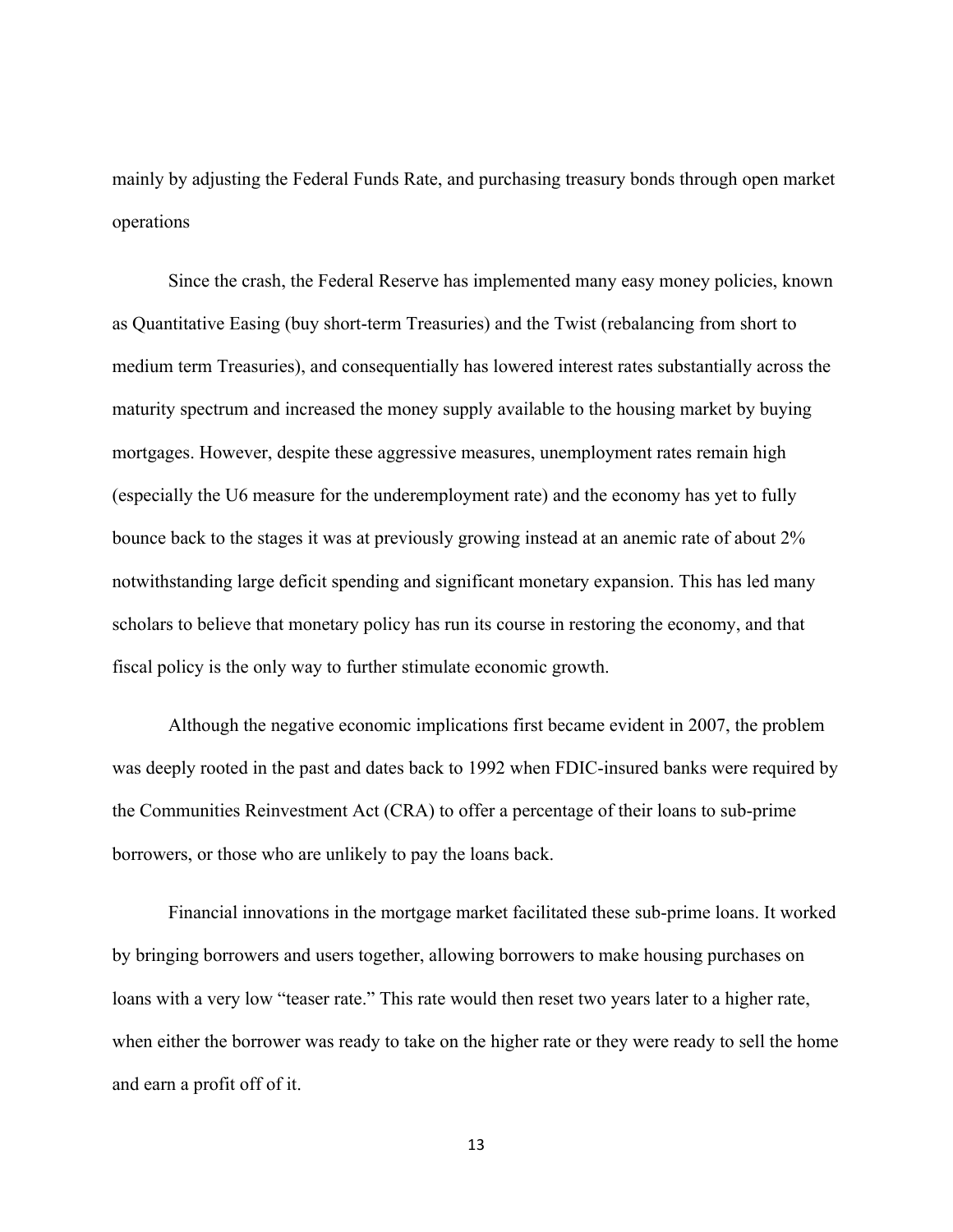The root of this policy was the "socializing" of the housing market. In the early 90s, politicians felt that it was unfair to only allow the "rich" to benefit from government programs through Freddie Mac and Fannie Mae that facilitated home ownership. They wanted to extend the possibility of home ownership to those with lower income. The requirements of Freddie Mac and Fannie Mae were stretched to accommodate sub-prime borrowers, but it wasn't until 1995 when an actual metric was applied to this plan. Initially, government regulations required Freddie Mac and Fannie Mae to make as much as 40% of their loans to sub-prime borrowers, but by 2005 the amount of sub-prime borrowers peaked at over 56%.

Each additional sub-prime borrower clearly added a great deal of risk to the FNMA (is this acronym defined earlier – or spell it out) and FMCC(same here) stocks. However despite the amount of untrustworthy borrowers involved, and the huge change in the financial risk of the organization, credit rating agencies failed to inform the public of the dangers in investing in them and kept their ratings at AAA for mortgage-backed securities backed by these sub-prime mortgages.

Then two years later in 2007, when the teaser rates reset to the real rates, all borrowers tried to sell their homes and get out of the housing market at the same time. Home prices fell and defaults on sub-prime mortgages rose; there were no homebuyers in the market, only desperate sellers. The law of supply and demand immediately drove down housing prices and its effect was manifested in the stock market.

Lehman Brothers, a previously strong investment bank, was heavily invested in the subprime mortgages. They were highly leveraged which made them extremely vulnerable to any changes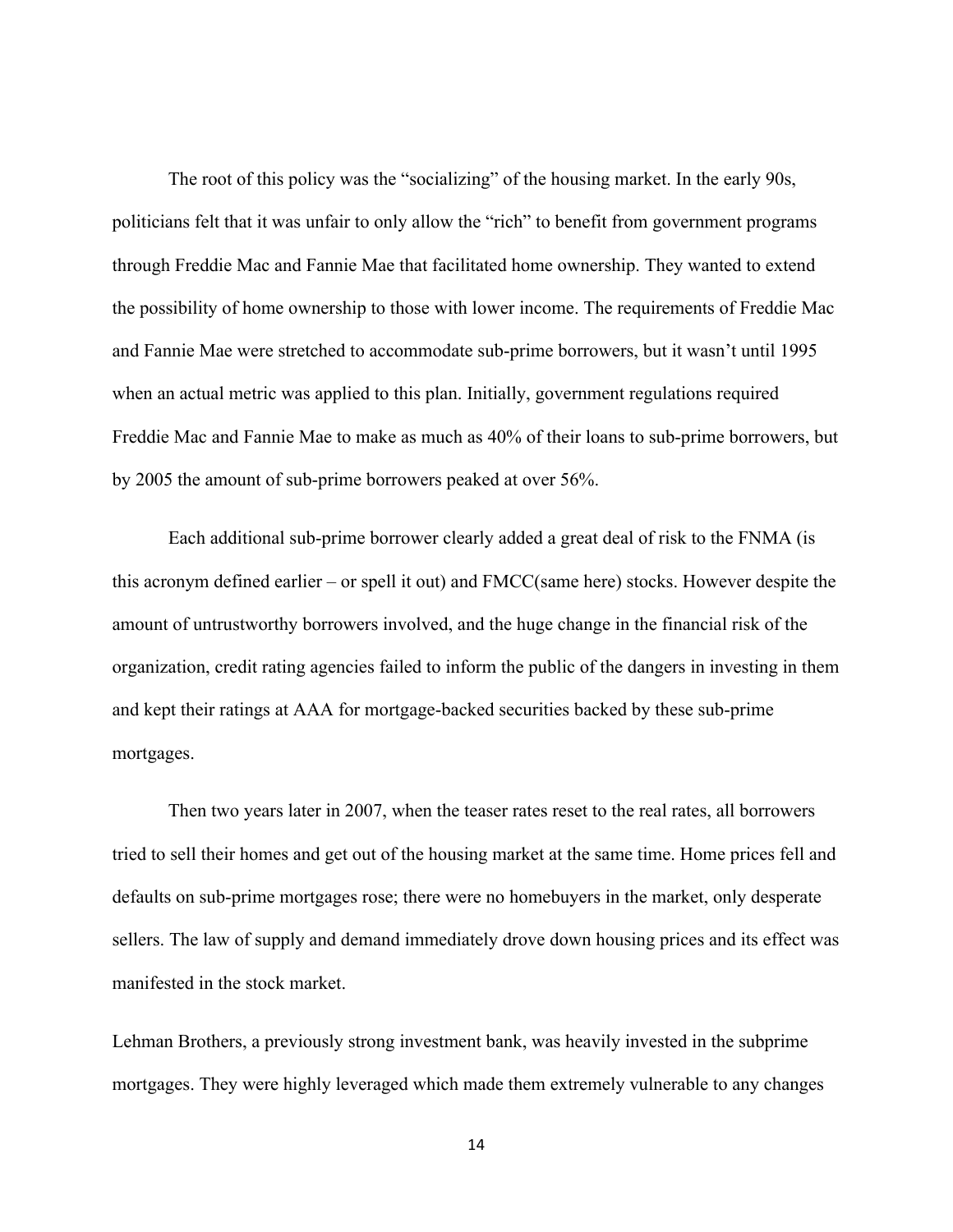in the value of their mortgage assets. In the first quarter of 2007, the risk of investing in Mortgage-Backed Securities was becoming more and more apparent as more defaults accumulated. However, despite the instability, the Lehman Brothers CFO, Erin Callan, still felt that the company would be able to contain any losses from it(McConnell, 2012).

August 2007 was an abrupt wake up call for the CFO and company as a whole when they realized the severe miscalculation of the value of the housing market. They tried to take preventative measured but by 2008 their stock fell by 93% and they finally declared bankruptcy (McConnell, 2012). This was one of the first huge indicators that a global financial crisis was in the process of unfolding and its implications would be felt around the world for years to come.

The results were catastrophic. The avalanche of foreclosures pulled poverty rates up to above 14%. Unemployment rates doubled from around 4-5% in 2007 to 10% in 2009. Stock market prices dropped an average of 50%. And banks had to raise their loaning standards, which made borrowing near impossible because they were too scared to take on any more risk given their current fragile states (Perry, 2010).

#### HOW BERNANKE HANDLED EVERYTHING

Any investor who is knowledgeable enough in the investment field knows that monetary policy directly affects the value of their stock portfolios. The reason for this is clear, the Federal Reserve is able to alter short-term interest rates as well as longer term rates through the QE program, which in turn affects how much people are willing to borrow and lend out. When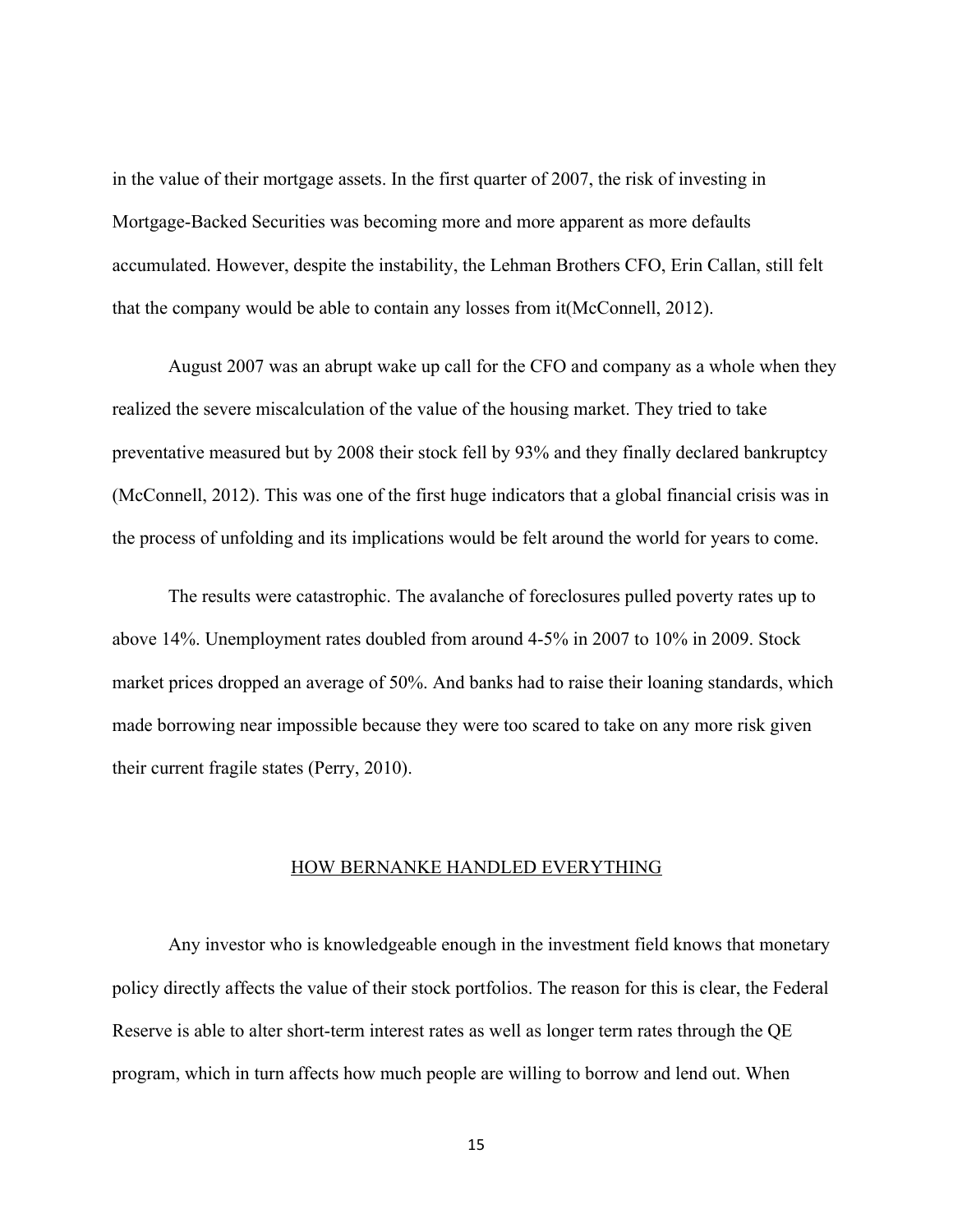interest rates are low, the low cost of money encourages borrowing and the risk of default is lower in comparison when interest rates are high, because of lower interest payments (Hayo, Kutan, & Neuenkirch, 2008).

The Federal Reserve's current position that it will keep interest rates low until the unemployment rate drops to below 6.5% has had a significant effect on long term interest rates. Rates will remain low so long as the Federal Reserve can convince markets that they will continue with their low-rate and easy-money polices. But convincing markets is not always easy, There have been times in the past when the medium-term and long-term interest rates have spiked up because of some announcement Ben Bernanke, the head of the Federal Reserve, makes that does not convincingly convey the Fed's policies.

For example, in February of 2013, Bernanke made an announcement that the economy was doing well which drove the stock market down because to the public, economic growth means that the Federal Reserve will cut back on their easy money policies (Bernanke). People were very hesitant to invest in the market in fear that the Federal Reserve would begin to "taper" its purchases of mortgage backed securities and long-term treasuries.

The only way Bernanke could calm the markets and increase investment was by announcing in March that the Federal Reserve would continue its monthly \$85 billion dollar asset purchases, and it would keep short-term interest rates near zero until the unemployment rate reaches at most 6.5% (Matthews, 2013). This immediately caused markets to recover. By the end of the month the S&P 500 increased 50 points , which is a very significant change in comparison to the usual 10 point change each month(Yahoo Finance).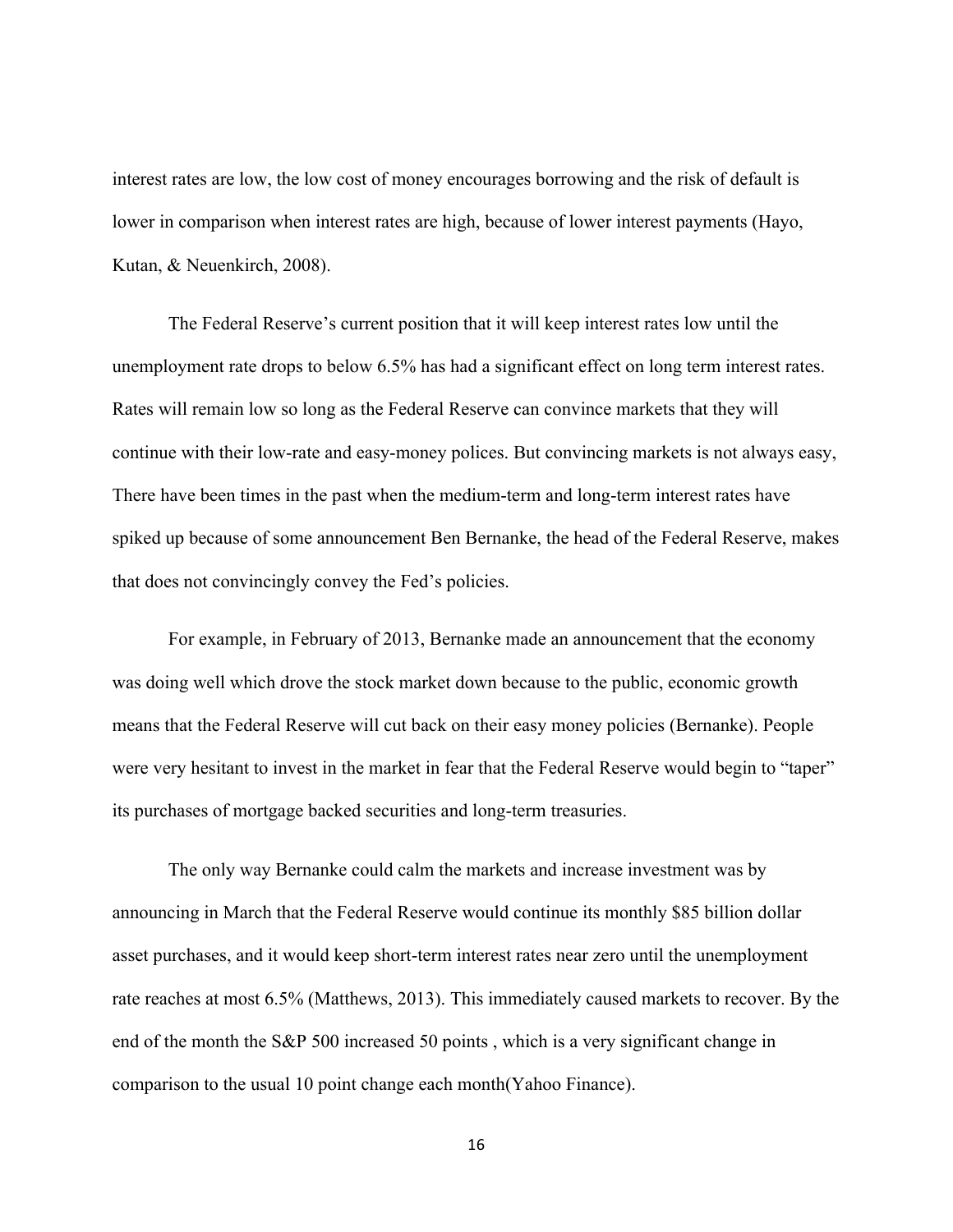The above example clearly shows a time when the Federal Reserve's communication affected the stock market positively. However, their communication can be just as powerful in a negative way. On June  $9<sup>th</sup>$ , 2008, Ben Bernanke made a speech to the public regarding the economic outlook of the country. In the midst of the housing crisis unfolding, he reported that inflation was his main concern (Bernanke).

He referenced the sharp raises in energy prices at the time and said that they were too concerning to ignore. It was made very clear that the Federal Open Market Committee would "strongly resist an erosion of long term inflation expectations." Throughout the entire speech, interest rates were only mentioned once, and there was no dialogue about the potential of lowering them (Bernanke).

By the end of the day, the price of one share of the S&P 500, a general indicator of how the asset market is performing, dropped nearly \$30. The opening price was \$1,273.38 and it dropped all the way to \$1,244.57 (Yahoo Finance). Typically, the stock may change from open to close anywhere from \$0 to \$15, as can be seen in the months leading up to and after that speech was given. A \$30 change in one day is extremely drastic.

One month later, June  $15<sup>th</sup>$ , 2008 Bernanke appeared before Congress and gave a similar speech. He again cited inflation to be out biggest problem and stated that it is expected to continue to increase both in the short term and in the long term. Even more concerning for the markets, he went on to say that he would increase the standards for borrowing as another precautionary measure against inflation (Bernanke).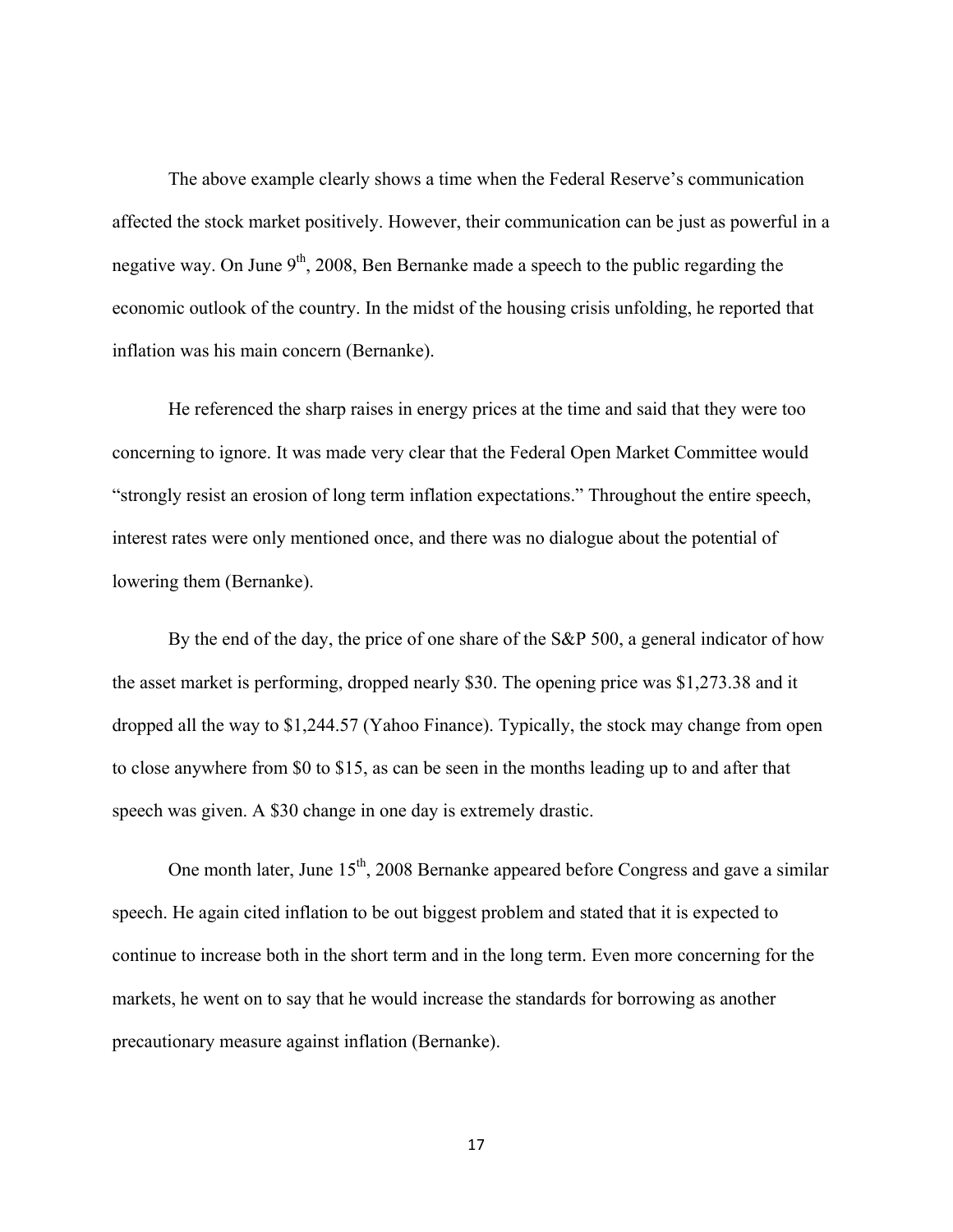The day before that speech was given, July  $14<sup>th</sup>$ , the S&P 500 opened at \$1,241.61. At the end of July  $15<sup>th</sup>$ , the day the speech was given, the closing prices dropped all the way down to \$1,214.91.

This is a perfect example of the power of transparency. The fact that he said over and over again that inflation was the main concern in his dual mandate spoke volumes to the investing public and they immediately took their money out of the market. At the time, he should have encouraged borrowing and investments by lowering interest rates and borrowing standards, but the Federal Reserve just wasn't able to see the signs of the recession that was about to occur.

If Ben Bernanke and the Federal Reserve had managed expectations better, markets would not have acted so drastically. The problem is that Bernanke truly felt that inflation was of main concern, when in reality the lack of economic growth that was about to ensue should really have been.

#### INTERNATIONAL USES OF TRANSPARENCIES

Mark Carney, the head of the bank of Canada during the Housing Crisis, realized how closely related the economic affairs of Canada and the United States were. He was able to correctly predict that the housing crisis was about to ensure and the global implications of it. In March of 2008, when the crisis was first beginning unfold, he used the primary lever in his job and adjusted the short-term interest rates from 4% to 3.5%, which at the time was seen as a very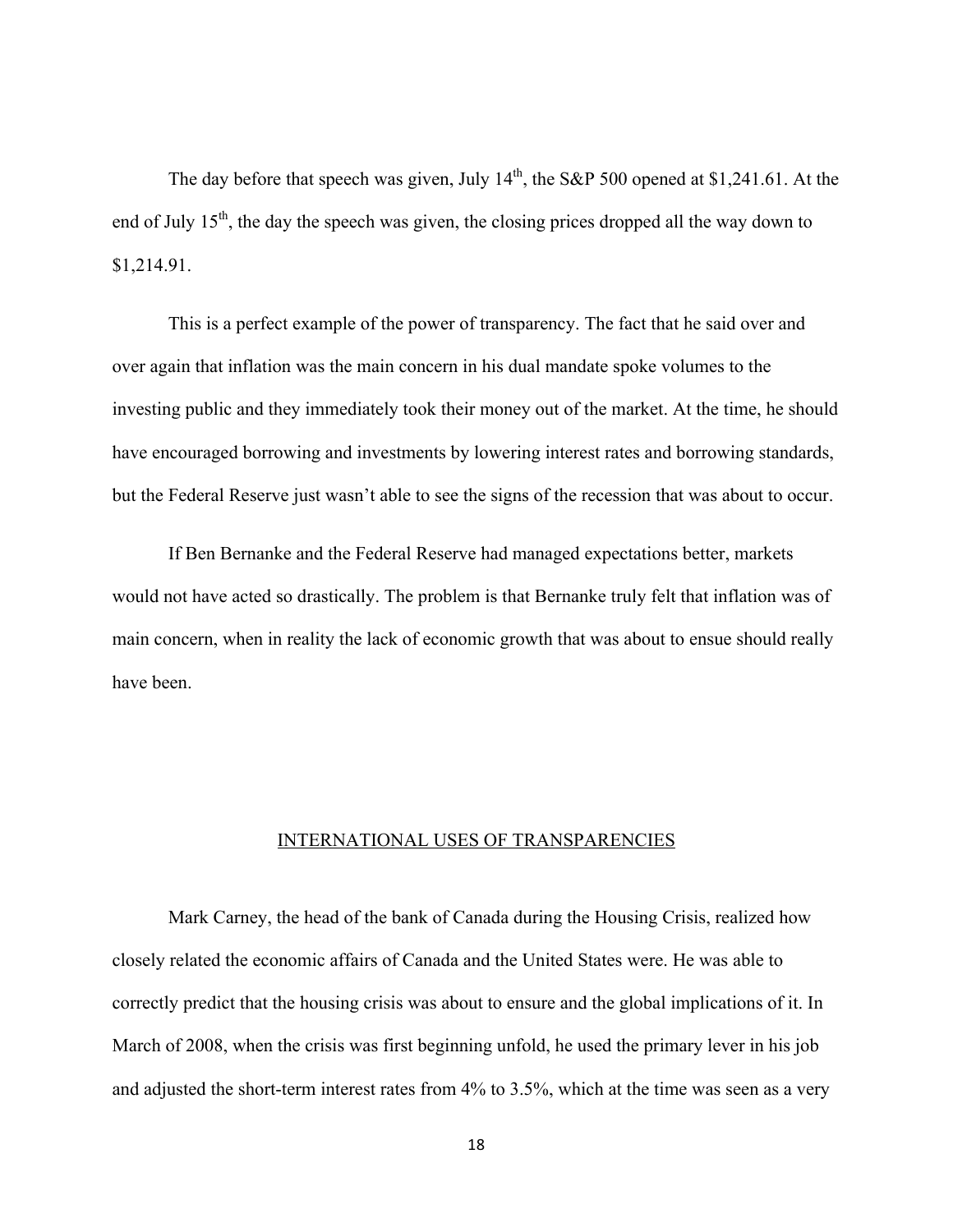bold move, given the currently high unemployment ratings and the steady level of demand. It was also considered to be very aggressive because the Bank of Canada u9s9ually moves the interest rate in  $\frac{1}{4}$  increments. He also anticipated a need for monetary stimulus to keep supply and demand balanced and inflation at a steady 2%. These aggressive measures appealed to the investors and allowed them to avoid getting dragged in to our crisis as bad as would have been expected. Throughout 2008 and 2009 he continued to lower interest rates until they reached near zero and pledged to keep them at that rate as long as inflation doesn't rise above 2% (Harrison, March 4, 2008).

Carney used communication to inform the public about what was going on, just as Bernanke did, however his knowledge about what was actually going on far surpassed that of the American Federal Reserve. This shows the importance of timing of communication too, because Bernanke eventually ended up saying the same things Carney said, just a couple months later, however it was much too late for those changes to make a difference. Just two months difference made all the difference and Bernanke just didn't have time to take the preventative measures that the Bank of Canada took, and consequentially the United States experiences a much deeper recession than what it would've had the Federal Reserve been more able to predict the financial future and ultimately lessen the damage it caused the global markets.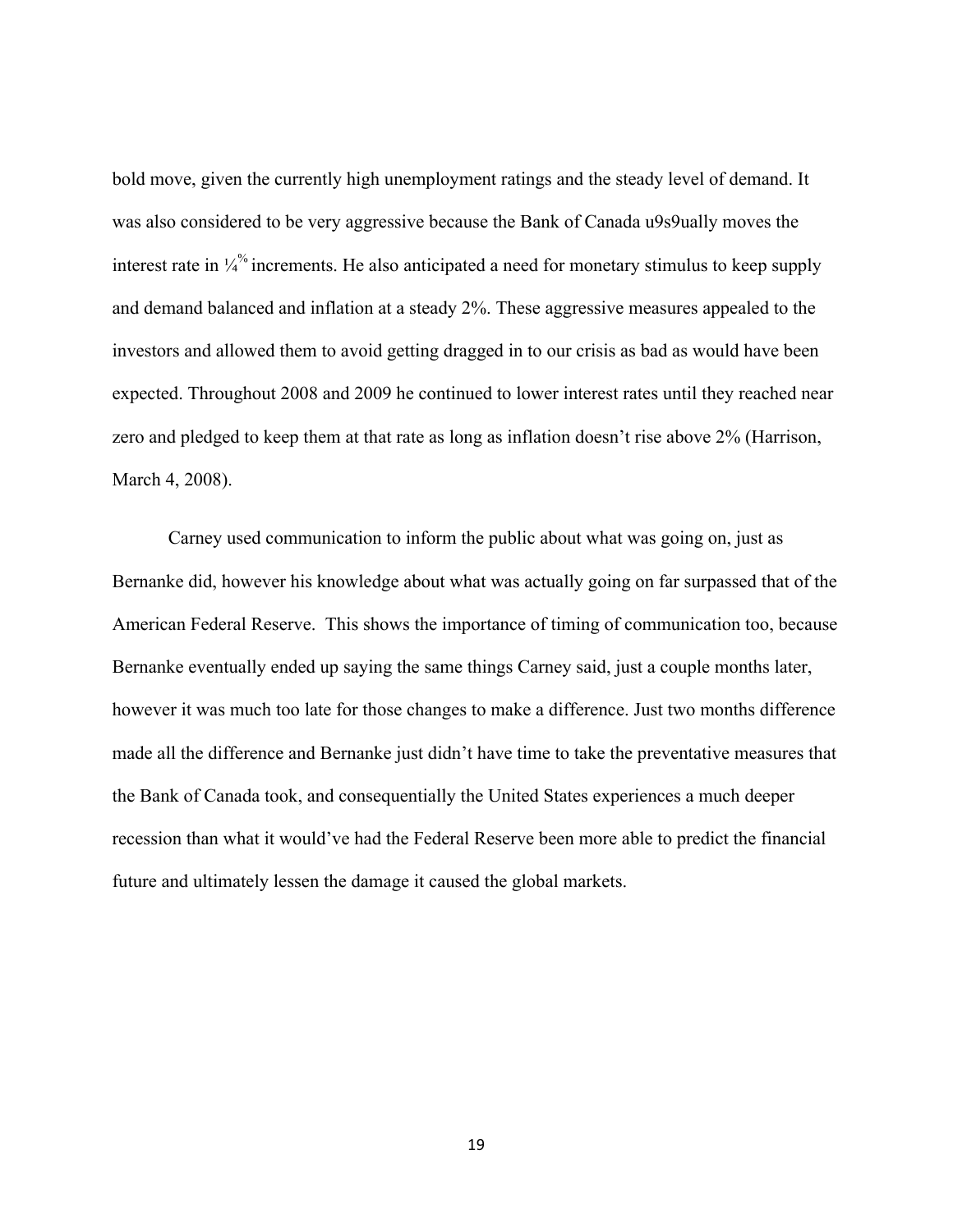# **CONCLUSION**

Which course of action the Federal Reserve should take, is a question that can be answered in a multitude of different ways and the debate about which policy is best is one that will go forever. However what can be said with certainty is that open communication with the public about future objectives and expectations is a very powerful tool that the Federal Reserve may use to her benefit.

The Federal Reserve must be careful about what they choose to disclose because of the profound impact that it has on the market. As can be seen when comparing the United States' economy with that of Canada's in 2008 during the onset of the housing crisis, the public hangs on every word the central bank announces, and they will act upon it.

Given the financial power of the public investing market, it is essential to consider how to manage their expectations in a way that will encourage them to act in accordance with what the Federal Reserve ultimately desires.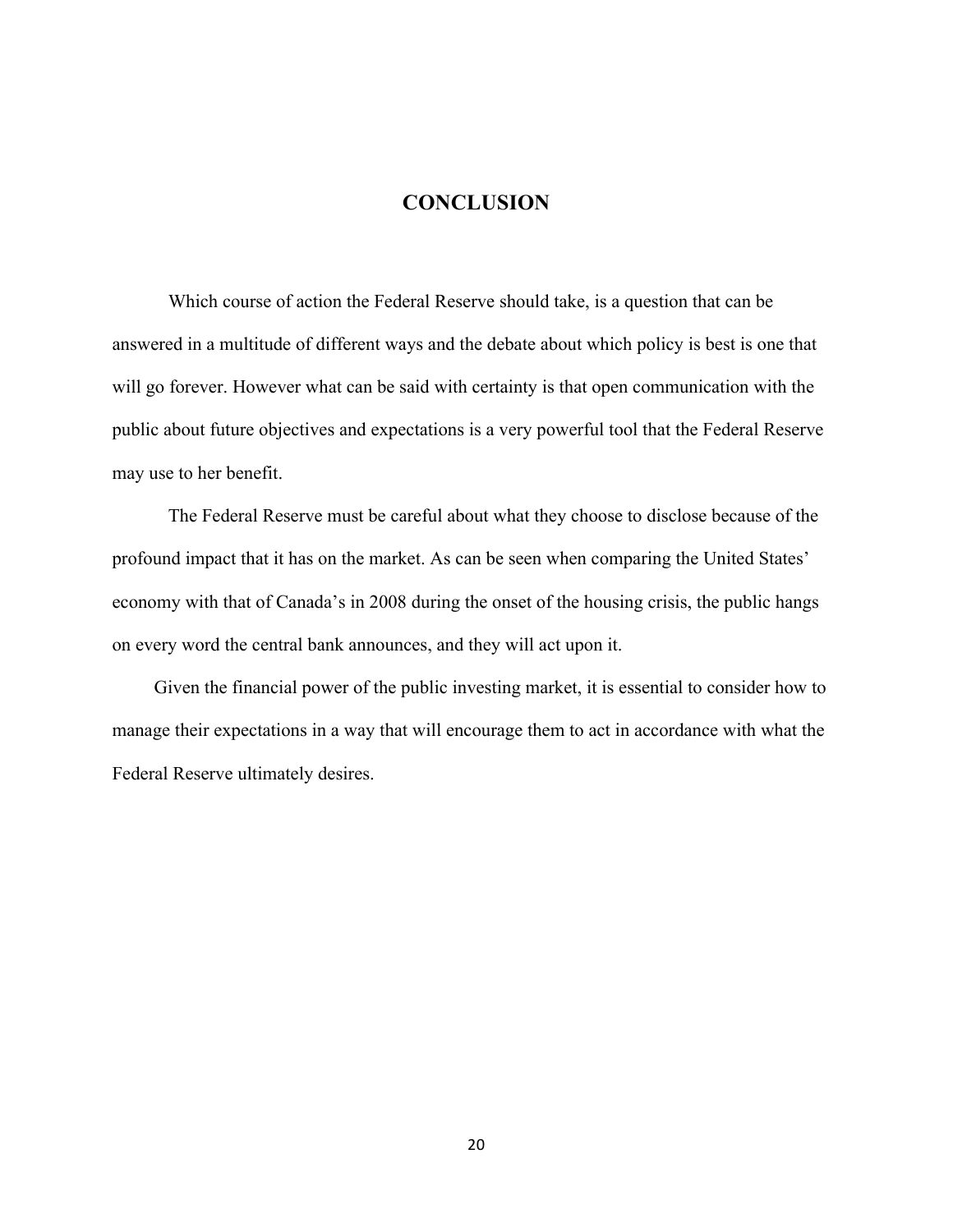# **BIBLIOGRAPHY**

- 1. Bernanke, B. S. Community Banking. Future Banking Conference (p. 5). Arlington, Virginia: United States Federal Reserve.
- 2. Bernanke, B. S. (2010 йил 30-September). Money, Interest Rates, and Monetary Policy. Retrieved 2013 йил 1-October from Board of Governors of the Federal Reserve System : http://www.federalreserve.gov/faqs/money\_12855.htm
- 3. Bernanke, Ben, and Kenneth Kuttner. "What Explains the Stock Market's Reaction to Federal Reserve Policy?" NBER. National Bureau of Economic Research, Apr. 2004. Web. 17 Dec. 2013.
- 4. Bernanke, Ben, and Michael Woodford. The Inflation-targeting Debate. Chicago: U of Chicago, 2005. Print.
- 5. Bauer, Michael D. "Monetary Policy and Interest Rate Uncertainty." Economic Research. Federal Reserve Bank of San Francisco, 24 Dec. 2012. Web. Feb. 2014.
- 6. "Factsheet Transparency in Monetary and Financial Policies." International Monetary Fund Factsheet. International Monetary Fund (IMF), Mar. 2014. Web. 5 Mar. 2014.
- 7. Harrison, J. (March 4, 2008). Bank of Canada lowers overnight rate target by 1/2 percentage point to 3 1/2 per cent. Press Release (p. 1). Ottawa: Bank of Canada.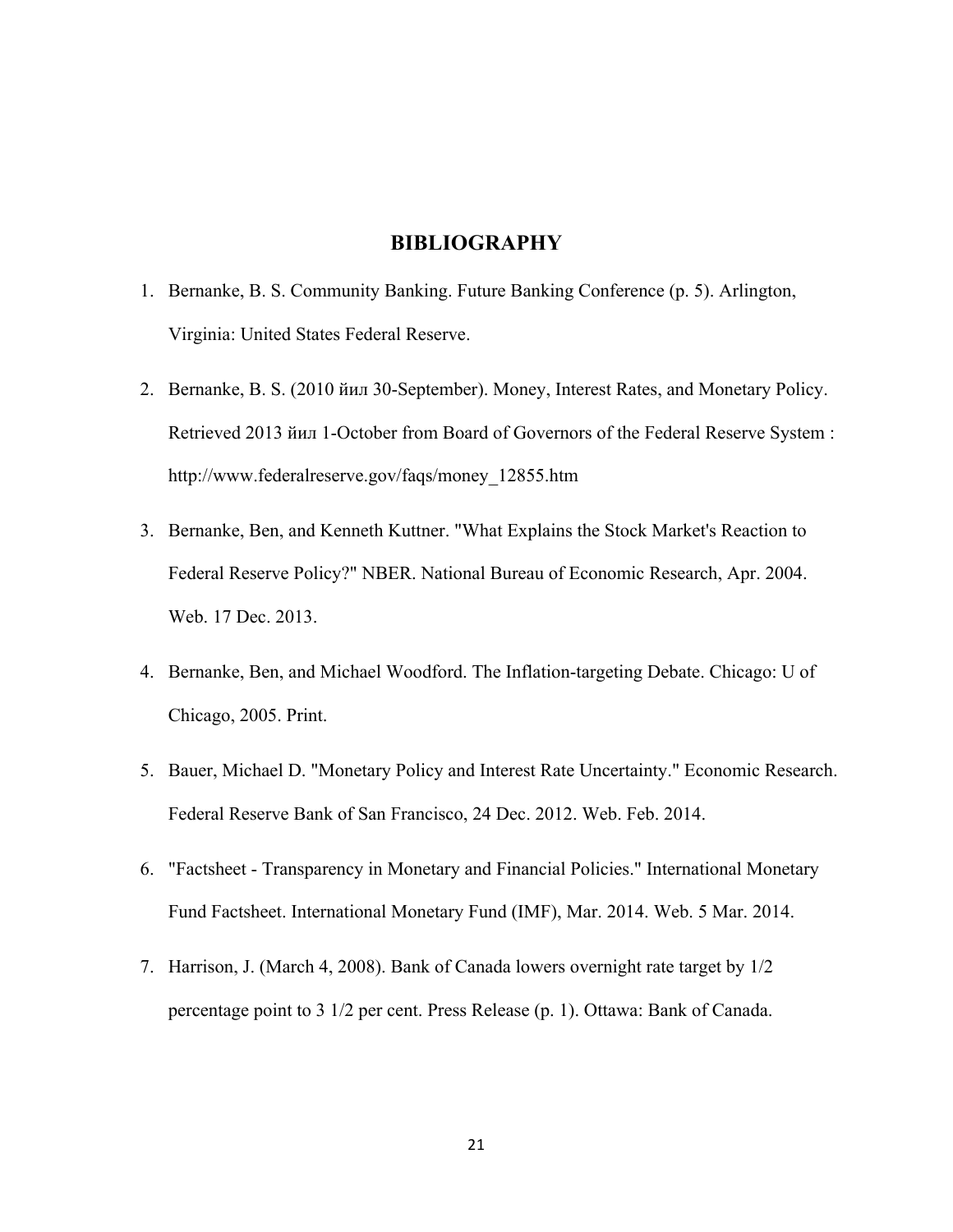- 8. Hayo, B., Kutan, A. M., & Neuenkirch, M. (2008). Financial Market Reaction to Federal Reserve Communications: Does the Crisis Make a Difference? Joint Discussion Paper Series in Economics , 18.
- 9. Heakal, R. (2013 йил 9-October). What is Fiscal Policy?
- 10. "Killing Keynesianism; with Government Already So Large, Stimulus Spending Has Little Effect." The Washington Times (Washington, DC). N.p., 15 Sept. 2010. Web. 13 Dec. 2013.
- 11. "Managing Information, Uncertainty, and Risk in Monetary Policy." States News Service. N.p., 27 Mar. 2013. Web. Feb. 2014.
- 12. Matthews, C. (2013 йил 19-June). Ben Bernanke to Markets: Chill Out! Time: Business & Money .
- 13. McConnell, P. (2012). Lehman A Case of Strategic Risk. Journal of Financial Trasnformation , 34, 51-62.
- 14. McGuire, Martin. "Top 10 Reasons We Read Fed Chair Ben Bernanke Speeches." Futures, 25 Nov. 2013. Web Udomrachtavanich, Win. Bank Portfolio Management, Monetary Policy, Economic Uncertainty the Observations on Million Banks. Thesis. University of Missouri-Columbia, 2006. N.p.: n.p., n.d. Print.
- 15. Neil Irwin Washington Post Staff Writer. "Bernanke's Inflation Concerns Intensify; Fed's Geithner Calls for Stronger Financial Oversight." The Washington Post. N.p., 10 June 2008. Web. 29 Jan. 2014.